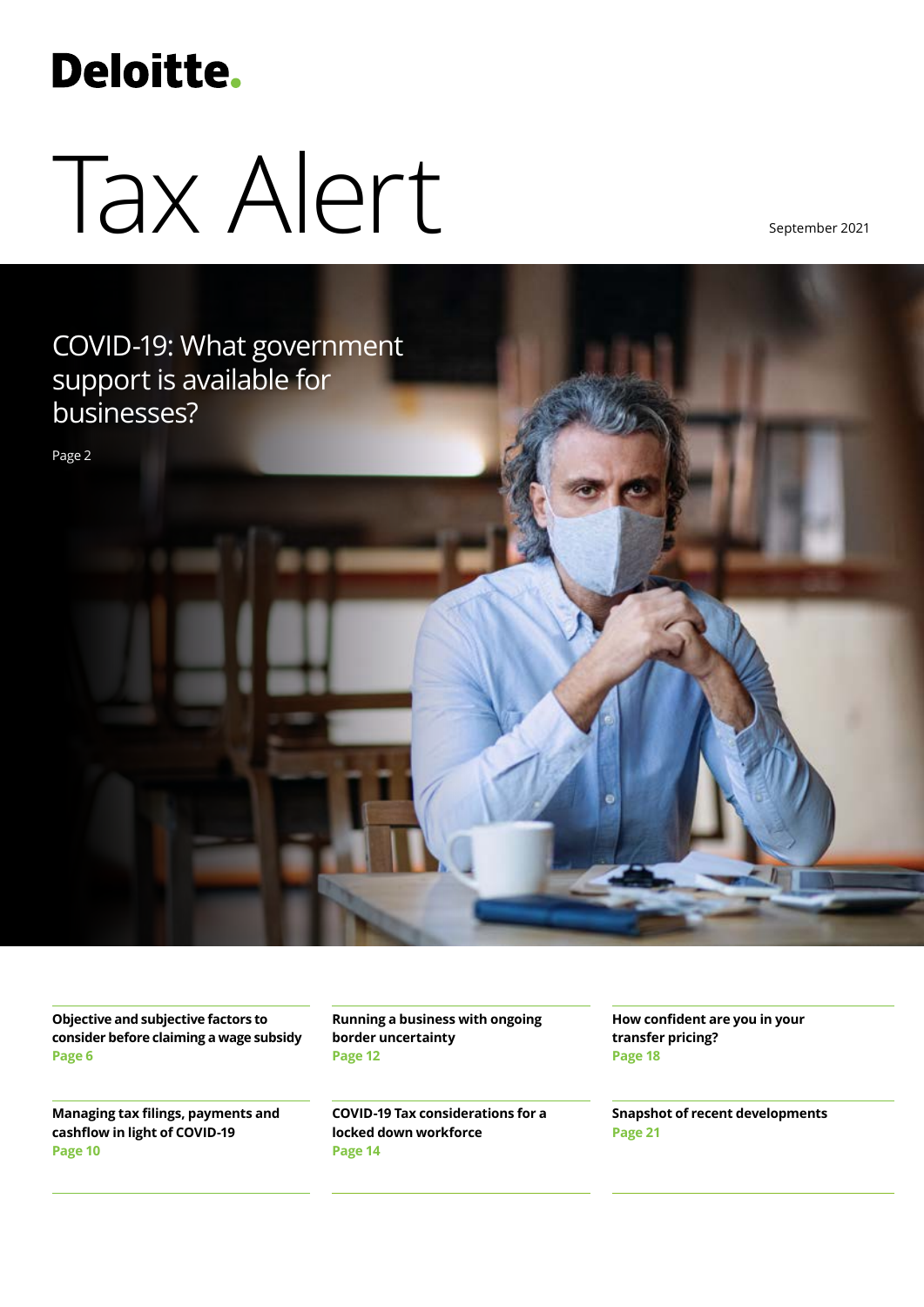# COVID-19: What government support is available for businesses?

By Robyn Walker



While New Zealand has coped exceptionally well with COVID-19 since March 2020, going back into Alert Level 4 at 11:59pm on 17 August has been a shock for many businesses who once again find themselves either completely unable to trade or materially constrained in how they can operate.

Given its now clear that parts of New Zealand will be in Alert Level 4 for at least 4 weeks before moving back through the Alert Levels, in this article we explain what assistance is available to support businesses at each Alert Level.

# **What is available at COVID-19 Alert Level 3 or 4**

Each time Alert Levels escalate to Level 3 or higher in any part of New Zealand for a period of seven days or more, there is a new Wage Subsidy Scheme (WSS) put in place. In this instance, a WSS opened for applications on Friday 20 August 2021. A second round of the WSS is opening on Friday 3 September.

Many of the terms and conditions of the WSS are similar to those applied under the former schemes, however the amounts of the payments have increased to be \$600 per week for a full-time employee and \$359 for a part-time employee. Key features to be aware of include:

**•** Support is being provided in twoweekly payments, for the duration of the COVID-19 Alert Level escalation, rounded to the nearest fortnight (e.g. if Levels 3 & 4 are in place for 22 days there would be an ability to apply for two rounds of payments, if Levels 3 & 4 remain in place for 36 days there would be three payment rounds, etc). Separate applications need to be made for each fortnight. This contrasts to the lump sum approach taken with the original Wage Subsidy (12 weeks) and the Wage Subsidy Extension (eight weeks).

**•** Businesses will need to see a 40% reduction in revenue as compared to the typical fortnightly revenue during the six-week period immediately preceding the change in COVID-19 Alert Levels (in this case, the date range should be 6 July to 16 August 2021). The revenue loss will need to take place over a consecutive 14 day period in each subsequent fortnight. This can be based on a forecast revenue loss (provided it then materialises).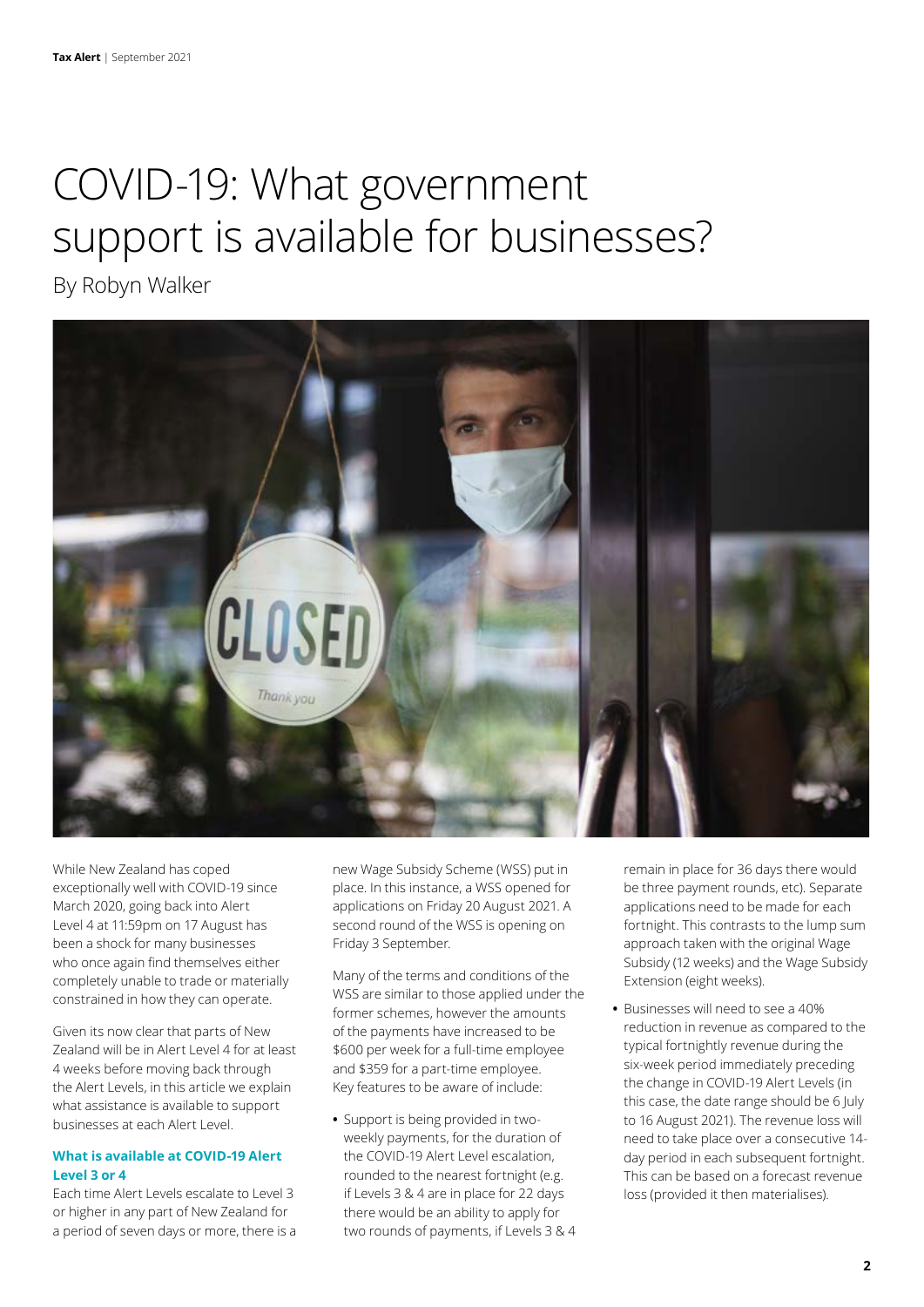

- **•** Businesses will be required to document and have available evidence of the decline in revenue being due to the change in Alert Level (e.g. it was not an expected normal decline in revenue due to normal seasonal variations).
- **•** Many other requirements remain consistent with prior schemes, such as seeking consent from employees to apply (ideally in writing), the requirement to retain staff, pass on the subsidy amounts to staff and taking active steps to mitigate the financial impact of COVID-19 (for example drawing on cash reserves, engaging with your bank and insurer).

The WSS is administered by the Ministry of Social Development. Applications for the first round can be made here until 11:59pm Thursday 2 September and applications for the second round open on Friday 3 September at 9am.

For further details about the WSS please read our other article [here.](https://www2.deloitte.com/nz/en/pages/tax/articles/considerations-in-relation-to-the-wage-subsidy.html)

Businesses receiving the wage subsidy cannot also be receiving Leave Support Scheme payments or Short-Term Absence Payments in respect of the same employees at the same time (these schemes are discussed further below).

# **What is available at COVID-19 Alert Level 2 and higher**

A "Resurgence Support Payment" is available when New Zealand, or any region/s within the country, moves to COVID-19 Alert Level 2 (or higher) for seven days or more. A new Resurgence Support Payment is available for businesses given more than 7 days has already been spent at Alert Level 4.

This payment will be available to businesses which see a 30% or greater reduction in revenue as a consequence of the change in Alert Level.

To determine whether this criterion is met, businesses will need to show an actual 30% reduction over a seven-day period following the change in COVID-19 Alert Level, as compared with a typical seven days of revenue in the six weeks immediately before the change in levels. The RSP will be available to all businesses (including sole traders) that have been operating for six months or more. Full eligibility criteria can be found [here.](https://www.ird.govt.nz/covid-19/business-and-organisations/resurgence-support-payment/eligibility)

The value of the payment will depend on the size of the organisation; individual businesses will receive a payment of \$1,500, plus an additional \$400 per employee, up to a total of 50 FTEs. This means the maximum payment available will be \$21,500 (noting there are specific rules for commonly owned groups). There is also a 'lesser of' test, meaning that the amount of the payment is the lesser of the amount calculated using the previously mentioned formula and four times the actual revenue decline.

It is worth noting that the RSP is subject to GST therefore GST registered businesses will need to return 3/23rds of the payment to Inland Revenue. However, input tax credits can then be claimed when the RSP is spent.

The RSP is administered by Inland Revenue and applications opened on Tuesday 24 August and remain open for one month after all of New Zealand returns to Alert Level 1.

Recipients of the RSP will have their name listed on a [public register](https://myir.ird.govt.nz/eservices/home/_/) as has occurred with previous RSP payments. Applications are required to maintain a full set of documentation supporting their eligibility to make a claim.

A business is able to apply for both the wage subsidy and the RSP if it meets the qualifications for each. The table overleaf summarises the main similarities and differences between the two schemes: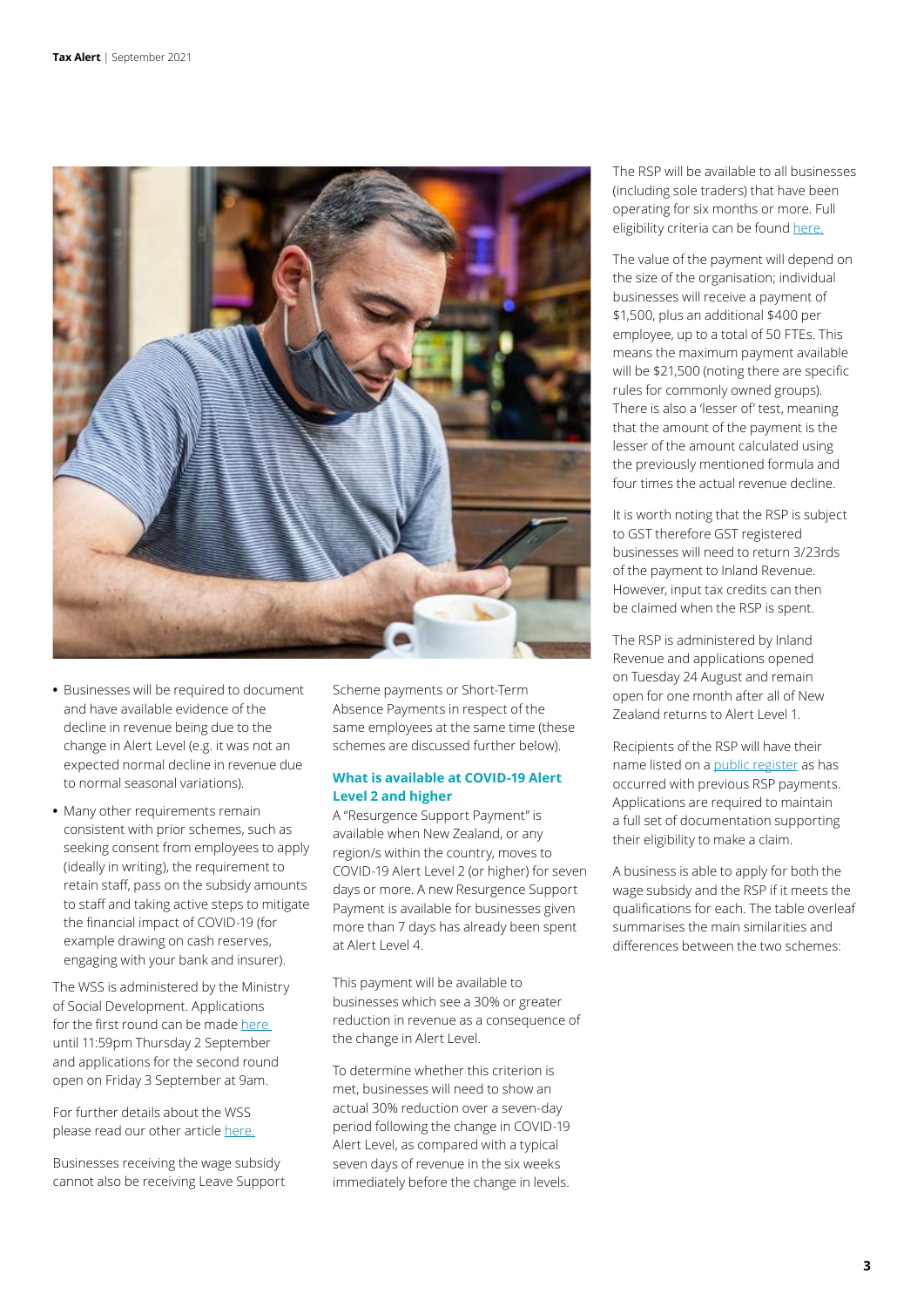|                                         | <b>Wage Subsidy</b>                                                                                                                                                     | <b>Resurgence Support Payment</b>                                                                                                                                                                   |  |
|-----------------------------------------|-------------------------------------------------------------------------------------------------------------------------------------------------------------------------|-----------------------------------------------------------------------------------------------------------------------------------------------------------------------------------------------------|--|
| Revenue drop                            | the 6 weeks before 17 August 2021                                                                                                                                       | 40% + compared with a typical 14-day period in 30% + compared with a typical 7-day period in the 6<br>weeks before 17 August 2021                                                                   |  |
| Revenue loss<br>period                  | 14 days - must be a 14-day period between 17<br>August to 31 August 2021 for round one                                                                                  | 7 days - you can choose any 7-day period within the<br>increased alert level period                                                                                                                 |  |
|                                         | Must be a 14-day period between 31 August<br>and 13 September for round two                                                                                             |                                                                                                                                                                                                     |  |
| Revenue or<br>capital loss?             | Revenue or capital raising ability for pre-<br>revenue start-ups (tightly defined)                                                                                      | Revenue or capital-raising ability for pre-revenue<br>businesses                                                                                                                                    |  |
| Actual or<br>predicted<br>revenue loss? | Either - but a predicted revenue loss has to<br>then be verified and the wage subsidy repaid if<br>the revenue loss test was not satisfied                              | Actual - you can only apply for the RSP after you have<br>suffered the 7-day loss                                                                                                                   |  |
| How much?                               | \$600 per week for full time employees                                                                                                                                  | \$1500 + \$400 per FTE, capped at 50 FTEs (i.e. \$21,500)                                                                                                                                           |  |
|                                         | \$359 per week for part time employees                                                                                                                                  | Amount is also capped at 4x actual revenue decline                                                                                                                                                  |  |
|                                         | If an employee ordinarily earns less, the surplus<br>should be applied towards paying other staff or<br>repaid                                                          |                                                                                                                                                                                                     |  |
| How long does it<br>last?               | Each wage subsidy runs for two weeks, and<br>will continue so long as a part of New Zealand<br>remains in Alert Level 3 or higher (rounded to<br>the nearest fortnight) | As long as any part of NZ is above Alert Level 1 (this is<br>a one-off payment)                                                                                                                     |  |
| What can it be<br>spent on?             | The wage subsidy must be passed through to<br>employees                                                                                                                 | Must be used to cover business expenses such as<br>wages and fixed costs (e.g. rent). While the payment<br>is calculated with reference to employees, it does not<br>have to be spent on employees  |  |
| How does it apply<br>to groups?         | an entity basis, unless the group has a separate                                                                                                                        | Bit complicated, but look at the revenue loss on Commonly owned groups must be down 30% across<br>the whole group                                                                                   |  |
|                                         | employing company, then you need to suffer a<br>40% revenue loss across the whole commonly-<br>owned group                                                              | Groups can claim on a per entity basis (i.e. up to<br>\$21,500 each) if the whole group meets the 30%<br>revenue decline test and the individual entities also<br>meet the 30% revenue decline test |  |
| Details published? Yes - here           |                                                                                                                                                                         | Yes - here                                                                                                                                                                                          |  |
| What if the<br>business is new?         | The business must have traded for 14 days<br>before 17 August 2021 to be eligible                                                                                       | Must have been in businesses for at least 6 months                                                                                                                                                  |  |

(Continues >)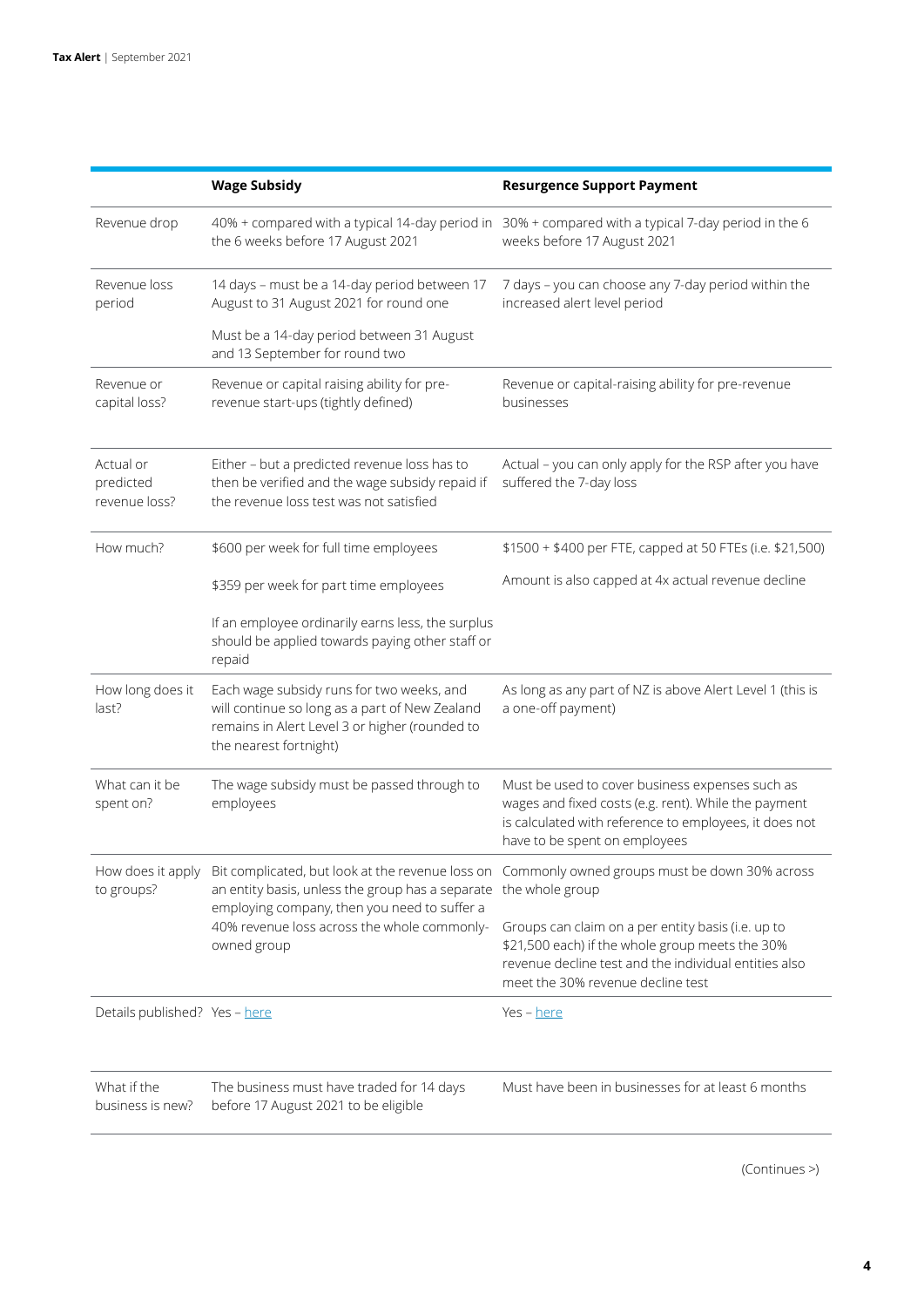|                                   | <b>Wage Subsidy</b>                                                                                                                                                     | <b>Resurgence Support Payment</b>                                                                                                     |
|-----------------------------------|-------------------------------------------------------------------------------------------------------------------------------------------------------------------------|---------------------------------------------------------------------------------------------------------------------------------------|
| Other criteria                    | Yes - there are a number of criteria, including<br>mitigating the effects of the Alert Level<br>change (such as using cash reserves, claiming                           | Yes – the business must be considered viable and<br>on-going                                                                          |
|                                   | insurance, talking to the bank) and complying<br>with employment law (including using best<br>endeavours to pay employees 80% of ordinary<br>earnings)                  | Passive income is excluded from the revenue<br>calculations                                                                           |
| Documentation                     | Applicants must prepare and retain evidence to<br>support the declaration made                                                                                          | Records need to be prepared and kept available for<br>Inland Revenue on request                                                       |
| Tax & GST<br>treatment            | Receipt of the wage subsidy is not subject to<br>income tax (unless self-employed), but cannot<br>claim tax deductions for employee costs<br>funded by the wage subsidy | Receipt of the RSP is not subject to income tax, but<br>cannot claim tax deductions for costs funded by the<br><b>RSP</b>             |
|                                   | No GST                                                                                                                                                                  | GST output tax must be returned on payments, input<br>tax credits can be claimed when the RSP is spent                                |
| Interaction with<br>other schemes | You cannot get more than one COVID-19<br>payment (wage subsidy, leave support scheme<br>& short-term absence payment) for the same<br>employee at the same time         | You can be receiving leave support scheme payments,<br>short-term absence payments or the wage subsidy at<br>the same time as the RSP |

### **If you meet the criteria you can claim both the wage subsidy and the resurgence support payment**

# **What is available at all COVID-19 Alert Levels**

Businesses are able to utilise the [Leave](https://workandincome.govt.nz/covid-19/leave-support-scheme/index.html)  [Support Scheme](https://workandincome.govt.nz/covid-19/leave-support-scheme/index.html) when employees who cannot work from home are required to self-isolate due to potential exposure to COVID-19, or they are considered "higher risk" if they contract COVID-19 when there is active community transmission. The Leave Support Scheme provides a fortnightly payment of \$1,200 or \$718 respectively for a full-time or part-time employee who is isolating.

Since mid-February 2021 the Leave Support Scheme has also been supplemented by the **Short-Term Absence** [Payment](https://workandincome.govt.nz/covid-19/short-term-absence-payment/index.html) (STAP). This payment of \$359 per eligible employee is available to support employees who are required to stay at home while they await the results of a COVID-19 test but are unable to work from home. The payment also applies to parents or caregivers who have dependents awaiting a test result, as well as self-employed workers.

Employers can apply for the STAP once in any thirty-day period per eligible worker (unless a health official or medical practitioner advises or requires the worker to re-test during that period). If the employee subsequently tests positive, they will be eligible for the Leave Support Scheme.

Businesses with 50 or fewer employees can be eligible to apply for a Small [Business Cashflow Loan](https://www.ird.govt.nz/covid-19/business-and-organisations/small-business-cash-flow-loan/applying-for-the-sbcs-loan/apply-for-the-sbcs-loan). This scheme, administered by Inland Revenue, allows certain businesses to apply for a loan of up to \$100,000. The maximum value of the loan available is \$10,000 plus \$1,800 per full time equivalent employee. Loans are interest free for a period of up to two years (if fully repaid in that time).

**If you have any questions in relation to the issues discussed above, please consult your usual Deloitte advisor.**

#### **Contact**



**Robyn Walker Partner** Tel: +64 4 470 3615 Email: robwalker@deloitte.co.nz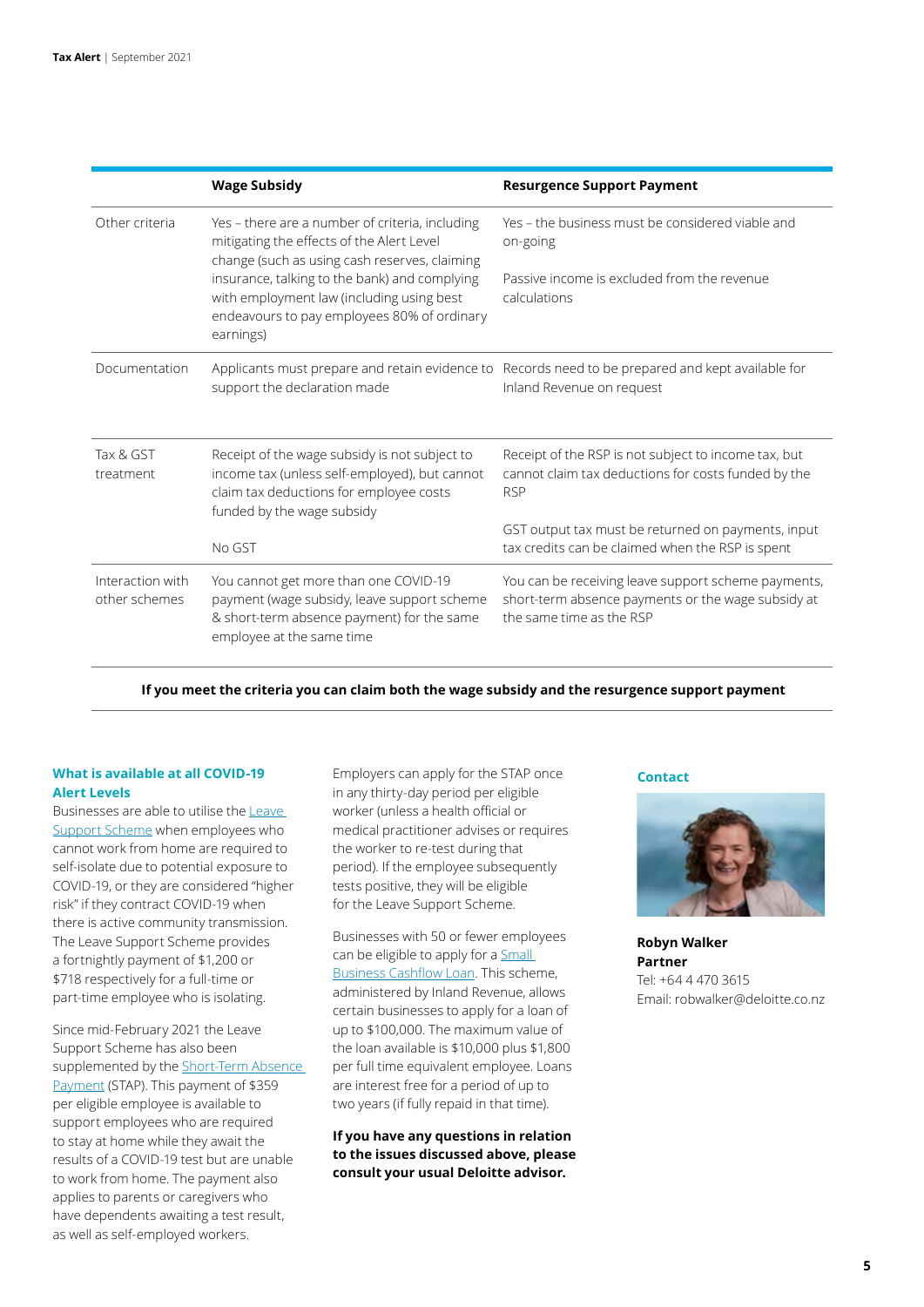# <span id="page-5-0"></span>Objective and subjective factors to consider before claiming a wage subsidy

By Robyn Walker and Andrew Button



On Thursday 2 September applications close for the first round of the latest wage subsidy; on Friday 3 September applications open for round two. Many aspects of this latest wage subsidy remain the same as previous schemes, but the context in which applications may be made is different. In this article we explain some of the factors to consider before making a claim.

# **What is available?**

Qualifying businesses (including sole traders) are able to make a claim for a two-week wage subsidy of \$600 per week (\$1,200) for a full-time employee and \$359 per week (\$718) for a part time employee for every fortnight that any part of New Zealand remains in either Alert Level 3 or Alert Level 4. The first fortnight covered the period 17 August to 31 August (with claims needing to be made by 11:59pm on 2 September), and the second fortnight will cover the period 31 August to 13 September (during which we know Auckland will remain in Alert Level 4). A third fortnightly claim may be possible for Auckland (or another part of New Zealand) remains at Alert Level 3 or 4 for a total period exceeding 5 weeks.

Claims under the Wage Subsidy Scheme August 2021 (WSS) can be made through the Ministry of Social Development (MSD) website [here.](https://www.workandincome.govt.nz/covid-19/wage-subsidy/index.html) Businesses must reapply for each fortnightly claim.

# **What are the eligibility requirements?**

The purpose of the WSS is to support employers to continue to pay employees and protect jobs for businesses affected by the move to Alert Level 4 on 17 August 2021.

To be eligible for each tranche of the WSS there are a number of criteria to meet, including:

- **•** You must be an eligible employer, which includes charities, non-Government organisations, sole traders and contractors.
- **•** The employees must be legally working in New Zealand.
- **•** Employees must consent to being included in the WSS application.
- **•** The employer must retain employees for the duration of the wage subsidy period and must use best efforts to pay staff at least 80% of their usual wages. Employers still need to comply with employment law, including not requiring employees to vary

employment agreements or use leave entitlements without agreement.

- **•** There must be a 40% decline in revenue (explained further below).
- **•** Active steps must have been taken to mitigate the impact of the change in alert levels (discussed further below).
- **•** Applications cannot be made in respect of employees who are the subject of a separate COVID-19 payment (e.g. a Short-Term Absence payment or Leave Support Scheme payment).
- **•** Evidence must be prepared and retained to support all aspects of the WSS claim.

# **The revenue decline test**

A business needs to suffer a 40% decline in revenue over each 14-day period as a consequence of the change in alert levels. The revenue during the elevated alert levels is compared to a 'typical' 14-day period between 6 July to 16 August 2021 (being the six weeks before the change in alert levels). Businesses with highly seasonal revenue have the option of looking back at income in the same 14-day period in either 2019 or 2020.

An application can be made before the conclusion of each 14-day period on the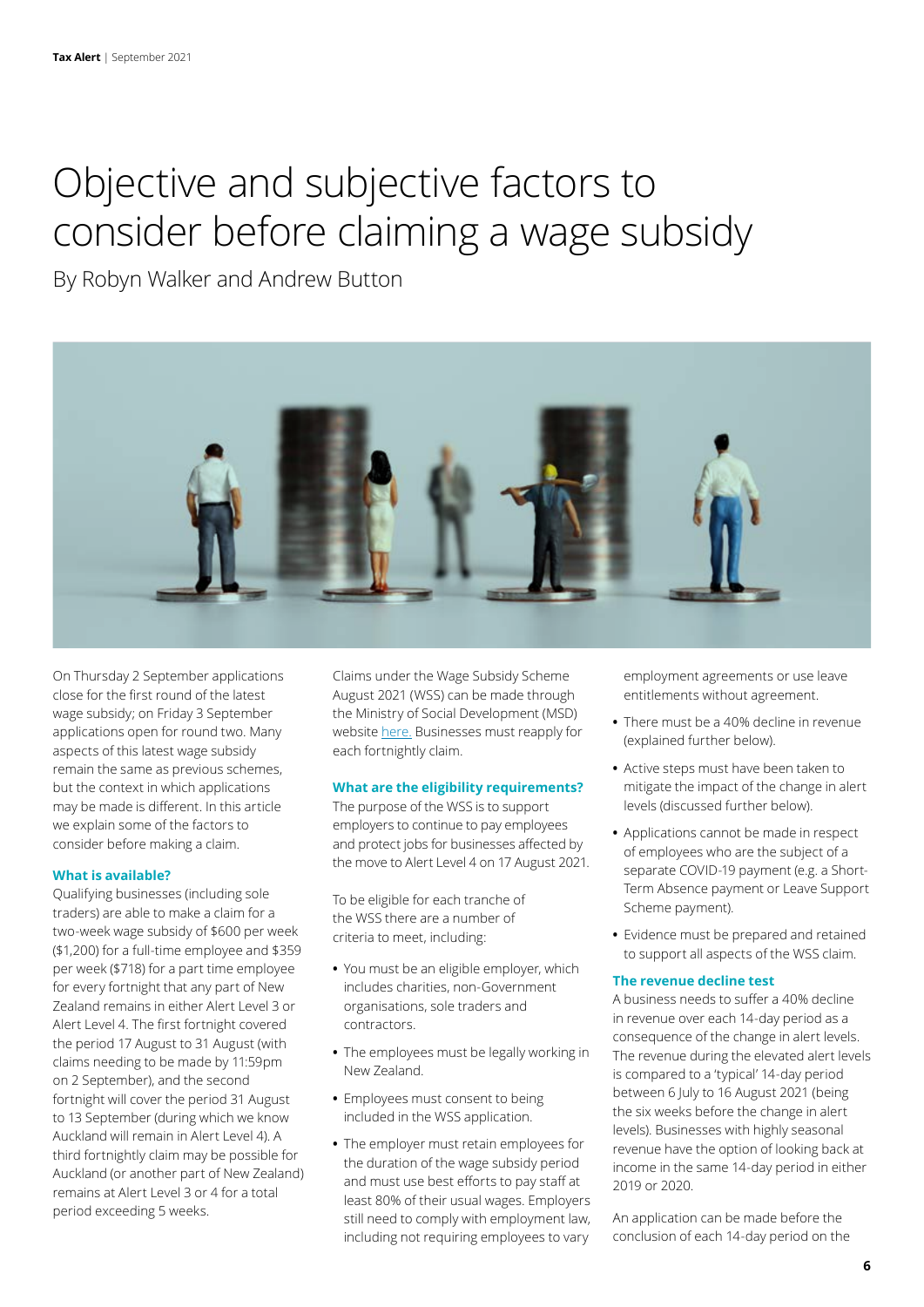basis of a predicted 40% revenue reduction however; the revenue drop will need to be subsequently verified with the wage subsidy repaid if the threshold is not met.

*Example: Capital Perk Limited is a coffee shop based in Wellington, all its coffees are \$5 each. It typically sells 500 coffees a day, 5 days a week, giving typical fortnightly revenue of \$25,000. From 18 – 31 August Capital Perk has \$0 in sales and it applies for the first round of the wage subsidy. On 1 September, caffeine deprived Wellingtonians purchase 1,000 coffees, before sales taper back to a more modest 300 coffees a day for the next fortnight. In the period 1 – 14 September Capital Perk has total sales of \$18,500. As this represents a 26% reduction in typical revenue Capital Perk is not eligible for the second round of the wage subsidy.*

Revenue is defined as "the total amount of money a business has earned from its normal business activities, before expenses are deducted", and shouldn't include the Wage Subsidy or any other government assistance payments.

Objectively, this revenue decline test may be relatively easy for businesses to satisfy if they are unable to operate during Alert Level 4 and may have experienced two weeks with no revenue already. The test does require more consideration for businesses which are able to operate at a reduced capacity (particularly for the parts of the country who have moved back to Alert Level 3) or for businesses who may be unable to work but may still be contractually entitled to payment.

The guidance from MSD does not currently elaborate on how a revenue drop should be substantiated for a business which is not regularly invoicing customers (for example, customers are invoiced monthly). By comparison the Inland Revenue provide the following guidance when measuring revenue declines for the purpose of the Resurgence Support Payment: "For a cashflow business, such as a restaurant, this is likely to be the daily takings. For a business that invoices clients, this will be the activities the business carries out that would entitle it to bill or invoice either immediately or at a later date". We recommend businesses consider a similar approach in relation to the WSS.

*Example: Holidaze Limited runs school holidays programmes. Holidaze earns the majority of its income during school holidays, but also earns some income during school terms running after school programmes. Holidaze earned \$50,000 per week (\$100,000 in a fortnight) between 12-15 July, in the subsequent 3 weeks income is \$5,000 per week (\$10,000 in a fortnight). When New Zealand enters Alert Level 4 income drops to \$3,500 per week (\$7,000 in a fortnight) in the period 17 August to 30 August.*

*Holidaze should compare its revenue from 17-30 August to a 'typical' fortnight, being \$10,000. In this instance it would not be appropriate to compare the revenue during Alert Level 4 to the \$100,000 earned during the school holidays; instead revenue should be compared to the 'typical' earnings of \$10,000 per fortnight. As a highly seasonal business, Holidaze could potentially look* 

*at revenue earned from 17-30 August 2019 and 17-30 August 2020 to determine if there had been a 40% decline in revenue which was due to the change in Alert Levels. Holidaze would need to document the basis on which its business is of a seasonal nature, and how the seasonal nature of the business made it harder for the business to meet the 40% revenue decline using the default comparator period.*

A common issue we are seeing in reviews we have carried out, is that businesses are not making it clear that the decline in revenue is the result of the change in alert levels and not because of other factors. This becomes more important when the revenue reduction is close to the required decline percentage. The WSS requires applicants to prepare and retain evidence that demonstrates how the revenue loss was attributable to the change in alert levels. We strongly recommend your supporting documentation identifies any other revenue reduction factors to ensure you do have the required revenue decline due to the change of alert levels.

*Example: Snow Work Limited is operated by Lindsey, its sole shareholder-employee. In early August, Lindsey decided to take a six-week extended holiday and cancelled all upcoming workstreams. In late August Lindsey has no income, and therefore has had a 40% drop in revenue. However, Lindsey is not eligible for the wage subsidy as the decline in revenue is due to her decision to close the business for her holiday rather than the change in alert levels.* 

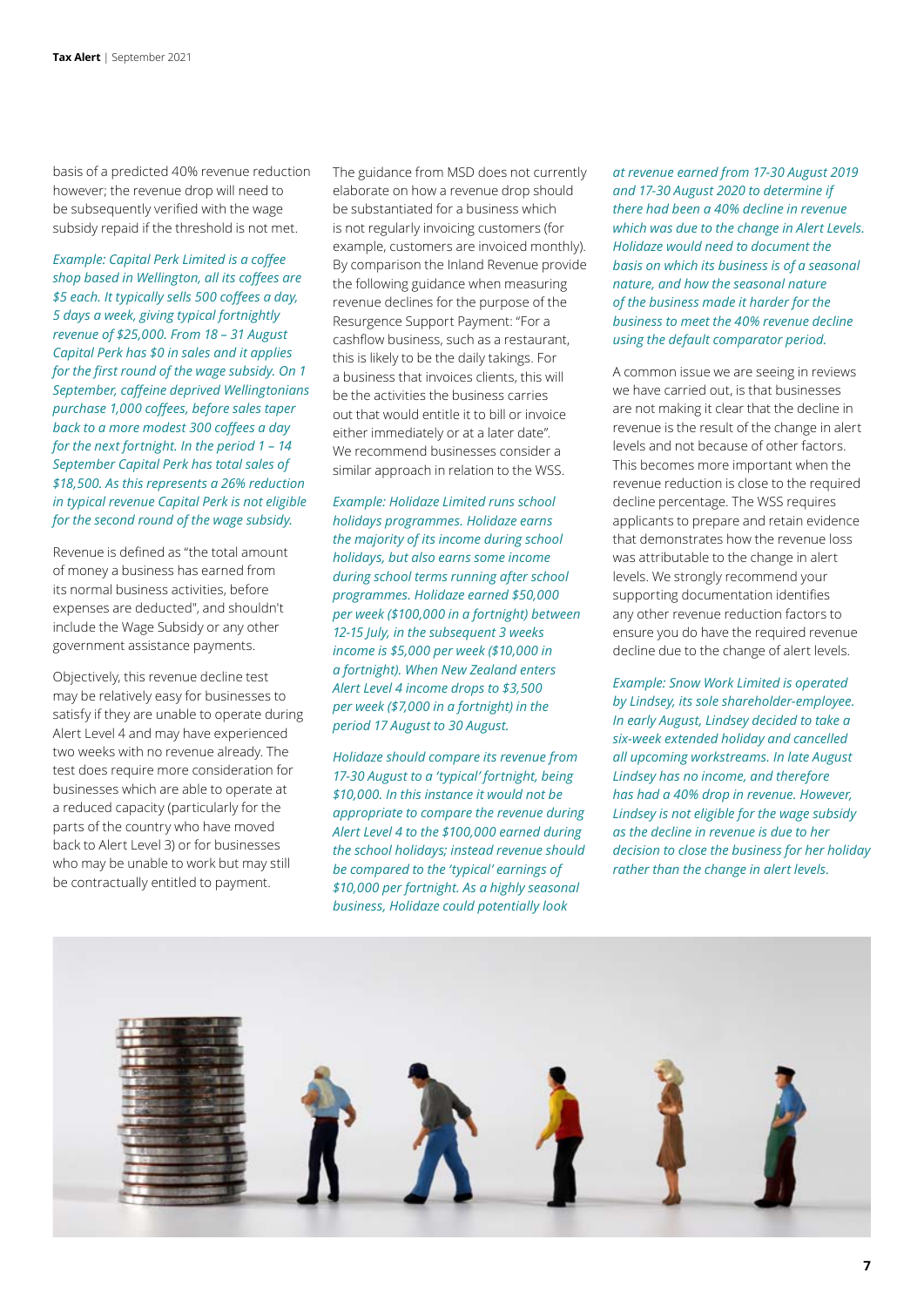# **Mitigating the impact of the change in alert levels**

Each previous wage subsidy scheme has included the requirement that: "Your business must have taken active steps to mitigate the financial impact of COVID-19."

This phraseology has subtly changed for this wage subsidy and now requires "[B] efore making an application, you must have taken active steps to mitigate the impact of the move to Alert Level 4 on 17 August 2021 on your business activities. This includes (but is not limited to) engaging with your bank, drawing on cash reserves as appropriate, and making an insurance claim."

What precisely is required remains slightly unclear, particularly in relation to "drawing from your cash reserves as appropriate". In particular, while there should be an expectation that businesses look to their own available resources in order to pay employees, when faced with an uncertain period of lockdown it may also be reasonable to not use all cash reserves to pay employees when there are other expenses to be paid and using those reserves may otherwise negatively impact on the on-going viability of the business.

It is worth nothing that the [review](https://oag.parliament.nz/2021/wage-subsidy/docs/wage-subsidy.pdf) of the management of the wage subsidy scheme by the Auditor-General identified this requirement as "not clearly defined" and noted the subsequent difficulties caused by applicants not needing to provide corroborative evidence at the time of application. The Auditor-General stated: "We recommend that, when

public organisations are developing and implementing crisis-support initiatives that approve payments based on "high-trust", they ensure that criteria are sufficiently clear and complete to allow applicant information to be adequately verified."

While the WSS hasn't gone so far as to elaborate on when cash reserves should be used, the WSS declaration makes it very clear there is an obligation to fully document the active steps that have been taken. Applicants should proceed on the assumption that this documentation will be requested as part of a post-application review.

We recommend that businesses undertake (and document) cash flow forecasts which model a range of potential scenarios when assessing whether this criterion has been satisfied. This might include looking across a reasonable range of potential timeframes based on the information available at the date of the application.

# **Practical matters to consider**

While applications are now open for the WSS, there are a number of practical issues to consider before putting in an application. These include:

**•** Crunching numbers on the revenue decline expected. Applicants will need to be confident that there will be a decline in revenue (this will need to be substantiated at the end of each 14-day period). For more complex businesses, the WSS includes a new concept of a 'commonly owned group' which should be considered.

- **•** Seeking consent from employees to make the application. This should be in writing where practicable.
- **•** Obtaining all the information about employees you are applying for, including cross checking to ensure there are no double claims if a Short-Term Absence Payment or Leave Support Payment has been applied for recently.
- **•** If you have staff working variable hours (including casual staff), you'll need to establish whether they are full time employees (20 hours or more per week) or part time employees (less than 20 hours per week).
- **•** Cross-checking that your information is up to date with Inland Revenue. MSD will be validating data with Inland Revenue, so ensure that any recent changes to employees have been updated to prevent delays in processing your claim.
- **•** Documenting all active steps taken to mitigate the effect of COVID-19, as well as substantiating how the revenue decline relates to the change in alert levels.

# **Other observations**

Each previous wage subsidy scheme has operated in slightly different contexts from each other. The original wage subsidy scheme in March 2020 came about when the future was very uncertain and no one had any idea how long the lockdown would last with mass redundancies being predicted. Subsequent lockdowns have been short and sharp focused around Auckland and they have also involved regions being in Alert Level 3 so many more businesses were able to operate

![](_page_7_Picture_19.jpeg)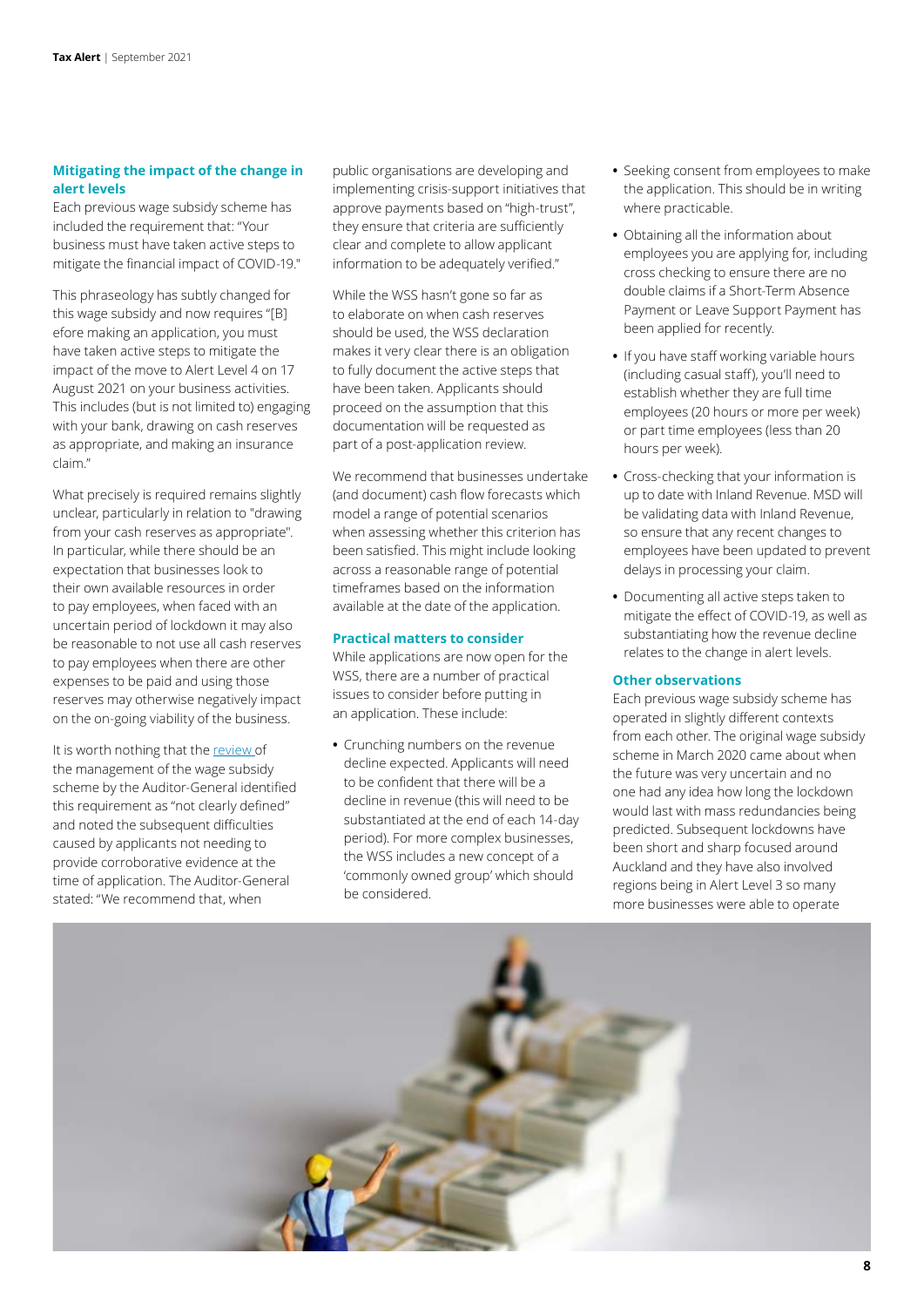to some degree (and subsequently may not have been able to meet the revenue decline tests). This lockdown also comes with uncertainty because it involves the delta strain of COVID-19 and we can look to Australia to see that extended lockdowns may be possible if the virus is not brought under control. However, in contrast to the original wage subsidy scheme the labour situation in New Zealand is quite different. With many employers desperate for staff before the outbreak, it seems less of a risk that mass redundancies and high unemployment will result from the lockdown. While employers may be less likely to lay off staff, the reality is that there still needs to be cashflow to pay those staff.

We also have a better understanding of market behaviour around lockdowns. Some businesses will suffer a permanent reduction in revenue due to a lockdown (you'll never be able to buy yesterday's flat white) while other businesses have previously experienced a post lockdown surge in sales where consumers purchase all the goods and services they otherwise would have been acquiring during the lockdown. This previous experience is something which businesses should be considering as part of the process of determining whether to apply for the wage subsidy. For example, businesses with a history of a strong sales bounceback may find banks are willing to be more flexible around additional lending and debt covenants; thereby mitigating the effects of COVID-19 and the need to apply for the WSS.

At this stage it is not clear how long New Zealand will be at an elevated Alert Level, but this will become much clearer each week. The Minister of Finance made is clear in February that support will continue to be available:

*"The Wage Subsidy Scheme will also be available nationally when there's a regional or national move to Alert Levels three and four for a period of seven days. The support will be provided in two weekly payments for the duration of the alert level period, rounded to the nearest fortnight. The Wage Subsidy Scheme has been very effective in keeping people in work so far with more than \$14 billion paid out to protect 1.8 million jobs."*

Each round of the wage subsidy will remain open for two weeks, and a business is only able to claim for the second round two weeks after the application for the first round. Some key dates to be aware of are below.

The WSS continues to be a high trust scheme, so it's important to ensure it is only claimed when appropriate. If you'd like more guidance on how the WSS works please get in touch.

There is other business and employee support available in the form of Short-Term Absence Payment, the Leave Support Scheme, the Resurgence Support Payment and the Small Business Cashflow Loan Scheme. You can learn more about them [here.](https://www2.deloitte.com/nz/en/pages/risk/articles/what-government-support-is-available-for-businesses.html)

#### **Contact**

![](_page_8_Picture_9.jpeg)

**Robyn Walker Partner** Tel: +64 4 470 3615 Email: robwalker@deloitte.co.nz

![](_page_8_Picture_11.jpeg)

**Andrew Button Partner** Tel: +64 3 363 3820 Email: abutton@deloitte.co.nz

# **Key dates:**

| Round       | <b>Applications Open</b>   | <b>Revenue Loss Period</b>    | <b>Applications Close</b>        |
|-------------|----------------------------|-------------------------------|----------------------------------|
| Round 1     | 9am Friday 20 August       | 17-30 August or 18-31 August  | 11:59pm Thursday 2 September     |
| Round 2     | 9am Friday 3 September     | 31 August - 13 September      | 11:59pm Thursday 16 September *  |
| Round $3**$ | 9am Friday 17 September ** | 14 September - 27 September** | 11:59pm Thursday 30 September ** |

\*Date to be confirmed once wage subsidy round 2 commences

\*\* If a third wage subsidy is required, these dates have been predicted based on the timetable of other wage subsidies and are all subject to confirmation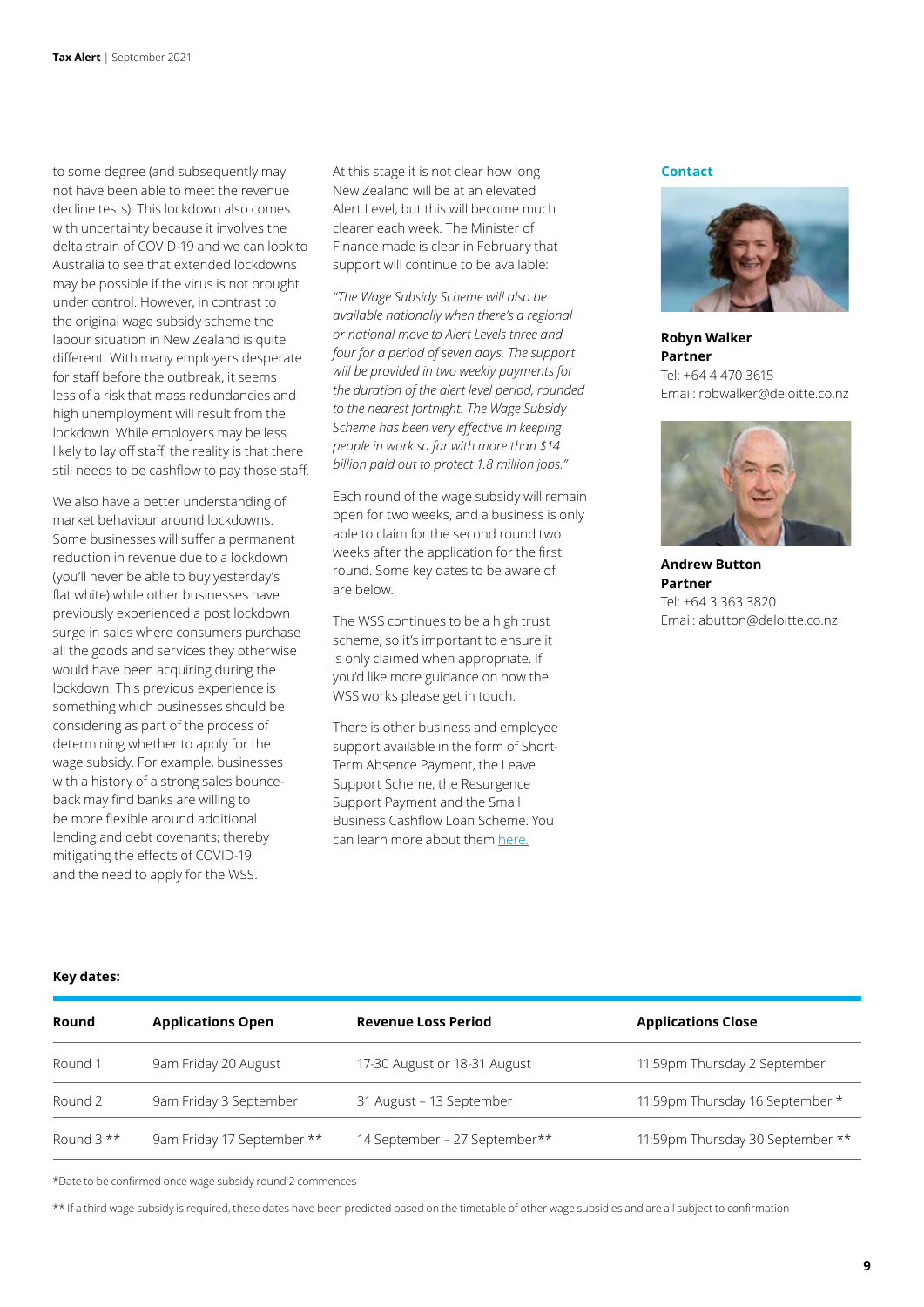# <span id="page-9-0"></span>Managing tax filings, payments and cashflow in light of COVID-19

By Veronica Harley

![](_page_9_Picture_3.jpeg)

For some businesses presently, managing cashflow in light of the COVID-19 lockdown restrictions will be critical. We thought it could be useful to outline for our readers the types of tax relief available to those struggling with meeting tax obligations, plus a few other thoughts that might help with managing cashflow when it comes to taxes.

# **1. Keep filing returns on time**

Whilst it may be challenging, businesses need to keep on top of filing employment and PAYE information, GST, FBT and other tax returns even if making the associated tax payments will be difficult. Inland Revenue is unlikely to consider requests for relief if it doesn't have this information as a starting point. Also bear in mind that this information will be required as evidence of ongoing business activity when applying for the resurgence support payment, the small business cashflow loan scheme or the wage subsidy. For the small number of businesses that may struggle to physically

file returns, we expect Inland Revenue will be flexible in this regard and not impose any late filing fees, provided contact is made as early as possible.

#### **2. Set up an instalment arrangement**

If a business will struggle to make tax payments on time because it has been significantly impacted by COVID-19, a business can apply for instalment arrangement. Again it best to get on to this as soon as practicable and not leave it until after the payments are due. Deloitte can assist you with setting this up. Essentially you will need to agree on an instalment amount, a payment start and end date. Inland Revenue may ask for some financial information to support the application that tax payments can't be made. It can be set up for any tax type. But the overriding condition is that you will need to agree to pay the tax as quickly as possible. In other words, this is not a holiday or deferral from paying tax. A 1% penalty (instead of

potentially 5%) will still be applied upfront, but Inland Revenue has discretion to remit this down the track if the business complies with the arrangement.

#### **3. Apply for UOMI relief**

Use of money interest, or UOMI, will still be charged for missing a payment at the current rate of 7%. However under current rules introduced last year, Inland Revenue has discretion to waive UOMI charges until 25 March 2022 if the taxpayer's ability to make payment on time has been significantly adversely affected by COVID-19 and certain criteria are met. This relief only applies to tax payments due on or after 14 February 2020 and is only available once the core tax has been paid in full. The government has already remitted UOMI of more than \$17 million for 96,000 taxpayers and suppressed a further \$71 million for 21,000 taxpayers who have a current instalment arrangement.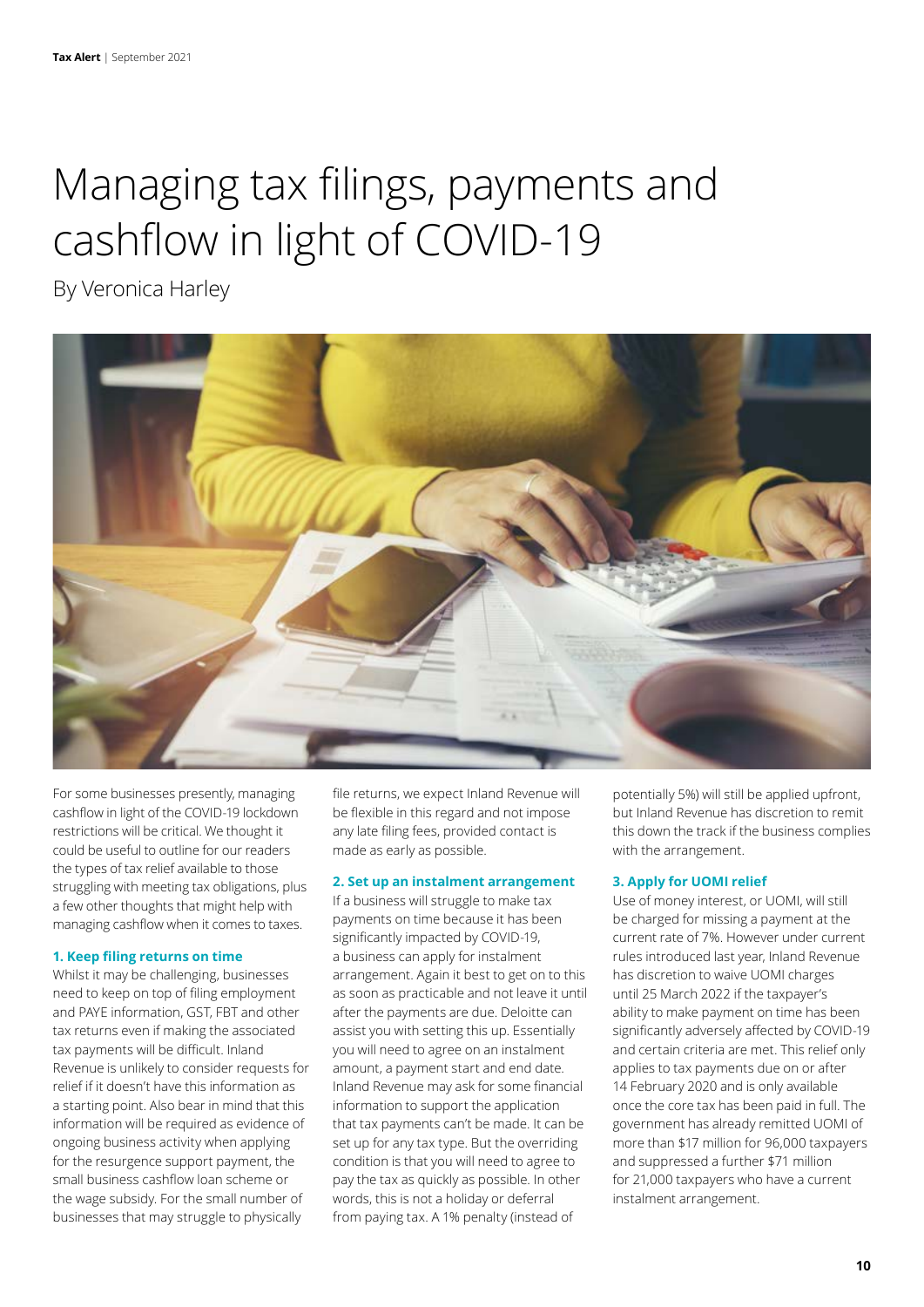Given the current lockdown, we understand that work is underway to extend the ability to apply for relief beyond 25 March 2022, so watch this space. It should be noted that this rule does not apply to interest charged for not getting provisional tax instalments correct.

#### **4. Penalty relief**

One good reason for struggling businesses to apply for instalment arrangements, particularly for PAYE and FBT payments, is to minimise the penalties that might be charged in the first place. Generally a 1% initial late payment penalty is applied on the day after the due date, with a further 4% applied at the end of the 6th day if still not paid. However for PAYE and FBT liabilities, an incremental monthly late payment penalty of 1% might also be imposed. The incremental monthly penalty can cause outstanding tax to balloon out of control very quickly if left unmanaged. But as noted above, this can be capped to 1% under an instalment arrangement if the terms are maintained.

### **5. Review upcoming provisional tax payments**

We can't stress enough the need to talk with your tax advisor about options for managing provisional tax payments if you cannot make planned provisional tax instalments. The rules have become a lot more complicated in recent years as several technical changes have been made, particularly with regard to how UOMI is imposed on provisional tax. If you now expect the tax liability for 2022 to be lower than 2021, there are options, but it is necessary to ensure UOMI is minimised in this regard. While it is possible to estimate 2022 provisional tax lower (as opposed

to paying based on prior years RIT), there are UOMI consequences to be aware of, particularly if a company is in a group of companies.

As a result of the first lockdown in 2020, the government did introduce a targeted temporary UOMI on provisional tax relief rule for those small to medium provisional taxpayers significantly affected by COVID-19. This might still be relevant for businesses who have yet to file their 2021 returns if they expect UOMI to be imposed. But this relief only applied to UOMI imposed on underpaid 2021 provisional tax. We have raised with Officials whether they will consider introducing a similar rule for 2022 provisional tax.

#### **6. Investigate tax pooling options**

Tax pooling intermediaries offer many options when it comes to managing provisional tax payments and UOMI. Tax pooling is particularly useful when there are decreasing profits or missed payments. It can also allow taxpayers to postpone tax payments (at a competitive interest rate) to free up working capital. We suggest you talk to your Deloitte advisor to find out more about tax pooling and whether it is right for your business.

### **7. COVID-19 variations to ease administrative issues**

During last year's lockdown, the government passed legislation which enables the Commissioner of Inland Revenue to quickly issue temporary variations for administrative issues arising as a result of COVID-19. Last lockdown, these were mainly around extending due dates, deadlines, time periods or

varying a procedural or administrative requirement. While most of these have now expired, we can still raise new issues on taxpayers' behalf with Inland Revenue via a dedicated unit.

### **8. Restricting access to vehicles to minimise FBT**

A common issue that cropped up last time was whether FBT applied to motor vehicles during the level 4 lockdown period. The key is whether a vehicle is still "available" for an employee's private use during this time. Inland Revenue's view is that while opportunities for an employee to use a vehicle for private use are practically restricted under level 4, if the vehicle is nonetheless still "available", whether or not any use has occurred, that vehicle is still subject to FBT. However, an employer can issue a directive to its employees prohibiting private use on any day during level 4 to minimise the FBT liability. This will might only be practicable if an employee has access to an alternative vehicle. Plus employers will need to consider how they provide evidence that actual use did not occur in the event of an inquiry.

#### **Conclusion**

If any of these issues will be relevant for your business, please reach out to your usual Deloitte tax advisor for assistance.

Given the current lockdown, we understand that work is underway to extend the ability to apply for relief beyond 25 March 2022, so watch this space.

#### **Contact**

![](_page_10_Picture_19.jpeg)

**Veronica Harley Director** Tel: +64 9 303 0968 Email: vharley@deloitte.co.nz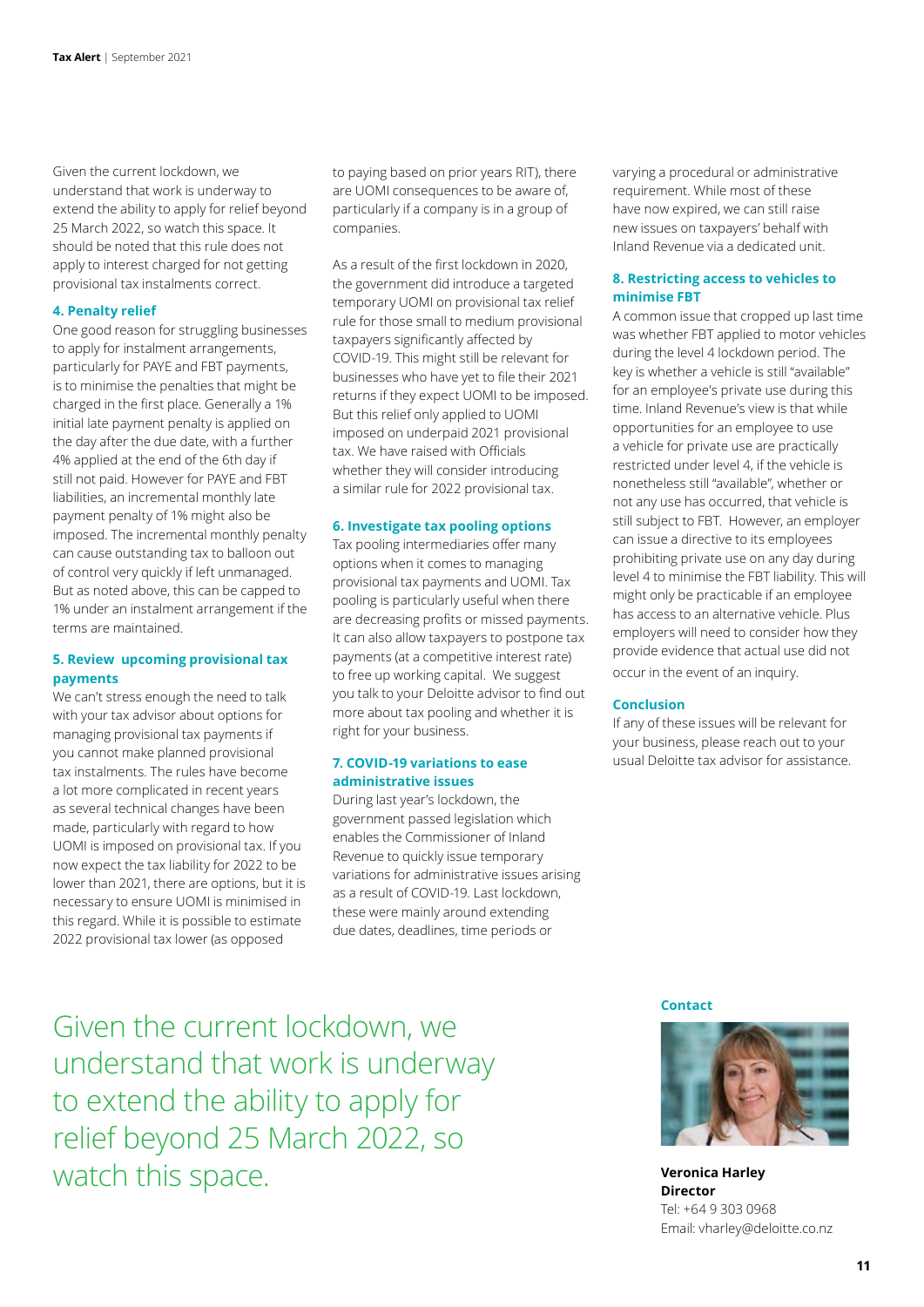# Running a business with ongoing border uncertainty

By Emma Marr and Stephen Walker

![](_page_11_Picture_3.jpeg)

# **Running a business when you can't travel overseas**

Seventeen months after the World Health Organisation declared the COVID-19 outbreak a pandemic, it is clear that travelling the world, and running an international business from New Zealand, isn't going to return to 2019 patterns of behaviour any time soon, if ever. It's impossible to say what the future holds, but for now New Zealand business owners are finding ways to run the existing international arms of their business from New Zealand, and to push further into other international markets without leaving home.

It's exciting to see creative-thinking Kiwis find innovative ways to get into markets and support their overseas operations from New Zealand. At the same time, it's useful to check in with local tax rules to make sure that you understand the tax obligations and costs of running your business remotely.

# **When you can't get in-market, your solution might create tax costs**

Pre-2020, entrepreneurs with brilliant businesses travelled the world to promote their product, and meet potential and existing customers. Fleeting visits to other countries didn't create tax issues, or if they did they were minor enough to be overlooked. In March 2020 the borders slammed shut, and the globe-trotting came to a halt. After a brief pause, those same entrepreneurs found workarounds, often by finding great people in-market to do the sales and marketing, logistics, product demonstrations and after-market support that they had once been doing themselves. Those people live and work permanently in those markets, and they undeniably create tax issues.

Whether your in-market presence is an employee, a contractor, or an agent, you should be considering how to identify and manage any tax issues that this creates. You might need to register as an employer and pay payroll taxes. In many countries a person's presence, even if working from a home office, might create a permanent establishment for your New Zealand company in that other country. In that circumstance, you will need to consider the tax cost that this creates, and whether you need to do more to manage it. Often setting up a branch or a subsidiary in the other country is the best option to keep tax obligations and costs separate across borders.

# **How to employ someone in another country**

Unfortunately, there's no one-size fits all solution to managing tax risks when looking to employ someone in another country. Each individuals' personal facts and circumstances differ and could have a bearing on the tax outcomes for their employer. Similarly, each country has differing tax rules and exemptions that may or may not apply and each may operate their tax regimes differently in light of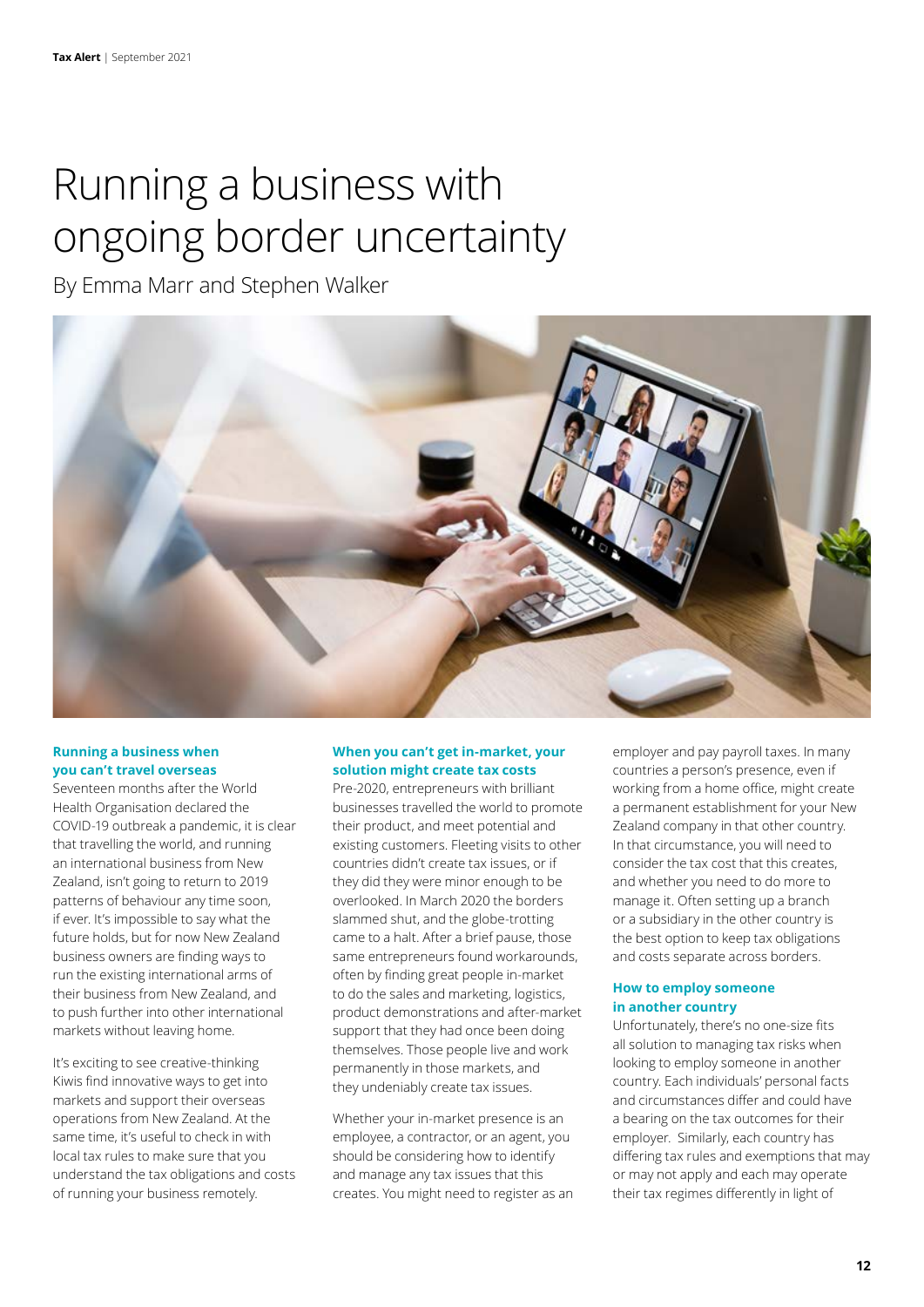COVID-19. There are also non-tax issues to consider, such as immigration, employment law, access to technology and systems, and the protection of intellectual property, just to name a few.

Managing and keeping track of these issues is no small task and can cause a bit of headache. The good news is that Deloitte does have a technology tool that can be used to provide a high-level assessment and flag key areas of risk across these issues, given a set of inputs and country combinations. If you would like to know more about this and how it could be used within your organisation, please get in touch.

# **Managing companies from another country**

In the past you might have travelled to another country to run your business there. If you had a company in that country, you could hold board and management meetings, and make strategic decisions incountry. Now that you can't travel, you're probably doing all of that from New Zealand. Similarly, you might have directors in another country who, in pre-COVID times, travelled to New Zealand for board meetings, who now cannot get into New Zealand.

Running a company from another country can create tax problems for that company, as it might become tax resident in more than one country. Some tax authorities (including Inland Revenue) are being understanding about the position that puts the companies in. If the reason a company is being run in New Zealand is because of COVID-related travel problems, they may be willing to overlook that – for now. Many

other countries are offering the same concessions. However, that position isn't universal, and even if a revenue authority is being tolerant of unusual situations, that won't last forever. If COVID has caused the way you manage companies across borders to change, we recommend you check the rules applying in both the country where the company is incorporated, and the country where the people run it from.

Being tax resident in more than one country isn't necessarily a big problem – unless you ignore it for long enough that it becomes one. Many companies file income tax returns in more than one country. That might mean that no, or only a small amount of income is taxed in one country, and most or all of it is taxed in another. Double tax agreements can help reduce the tax cost.

#### **What you can do now**

The biggest expense from having tax obligations in another country, or from changing the way you manage your business cross-border, usually arises from failing to understand what your tax obligations are, particularly when several years have passed before this is picked up.

Picking up the phone to check with your accountant or tax advisor will give you the information you need to make a decision about the best way to manage your risk. Deloitte can draw on its international network of member firms to find an advisor in almost any country in the world. Give your usual Deloitte advisor a call if you'd like to discuss how you are managing your business.

**Contact**

![](_page_12_Picture_12.jpeg)

**Emma Marr Associate Director** Tel: +64 4 470 3786 Email: emarr@deloitte.co.nz

![](_page_12_Picture_14.jpeg)

**Stephen Walker Director**  Tel: +64 9 303 0892 Email: stewalker@deloitte.co.nz

Managing and keeping track of these issues is no small task and can cause a bit of headache. The good news is that Deloitte does have a technology tool that can be used to provide a high-level assessment and flag key areas of risk across these issues, given a set of inputs and country combinations.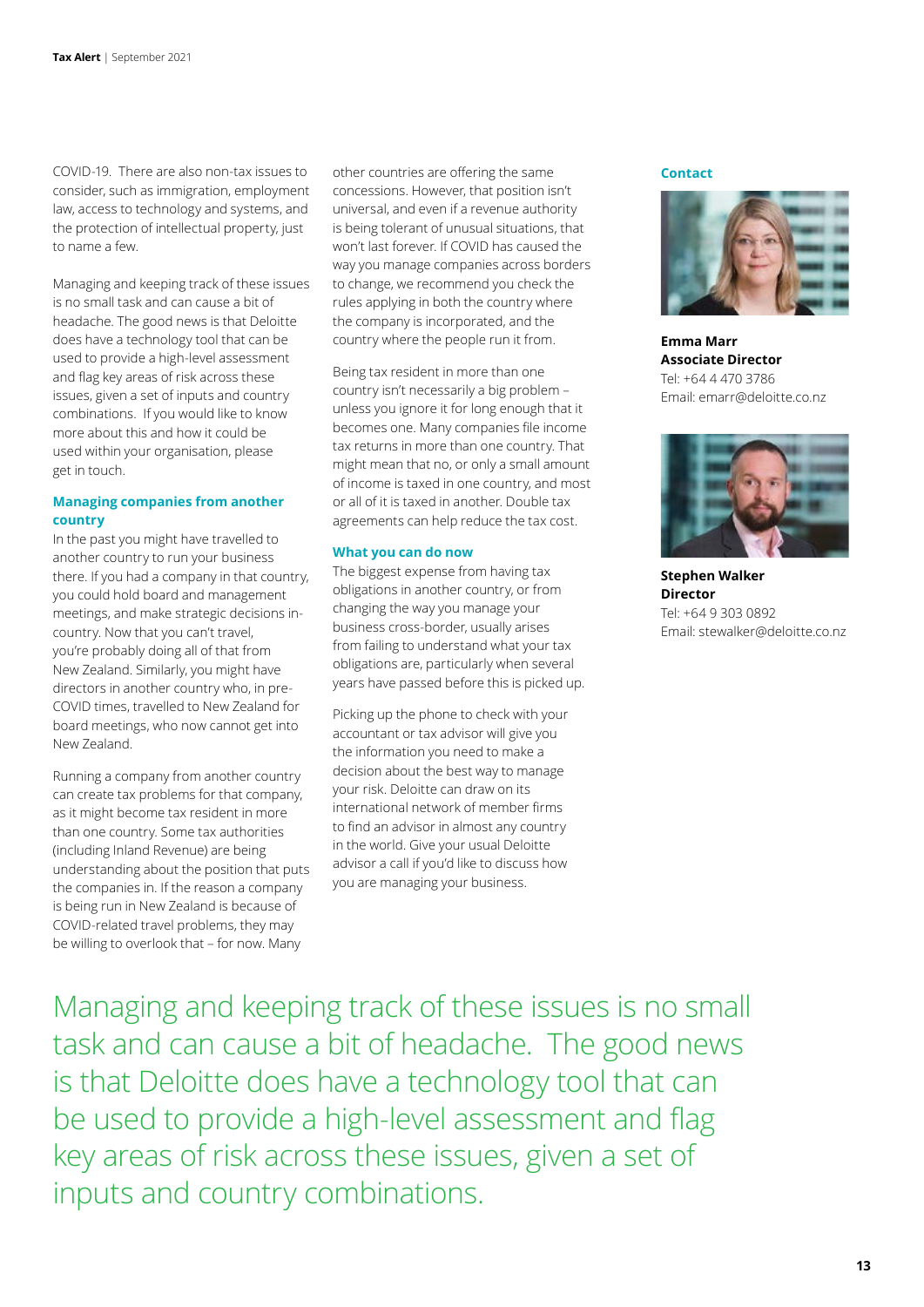# <span id="page-13-0"></span>COVID-19 Tax considerations for a locked down workforce

By Jess Wheeler & Aaron Mitchell

![](_page_13_Picture_3.jpeg)

With the current Alert Level 4 nationwide lockdown potentially millions of New Zealanders are back to working from home. We thought now would be an opportune time to remind employers of the key employment tax issues which can arise when employees are working from home, as well as shed some light on the new Inland Revenue guidance surrounding this.

# **Employers might again be grappling with questions such as:**

- **•** If employees take home equipment from the office or are reimbursed for purchasing home office equipment, does this create any issues?
- **•** If an allowance is paid to employees for working from home, is this taxable?
- **•** If an allowance has been paid to employees to cover the cost of using their own telecommunication devices, is this taxable?
- **•** If an employee has been provided with a motor vehicle but is no longer travelling to work, is there a fringe benefit being provided?

On 25 August 2021, Inland Revenue issued [Determination EE003: Payments provided](https://www.taxtechnical.ird.govt.nz/-/media/project/ir/tt/pdfs/determinations/miscellaneous/2021/ee003.pdf?modified=20210829234529)  [to employees that work from home;](https://www.taxtechnical.ird.govt.nz/-/media/project/ir/tt/pdfs/determinations/miscellaneous/2021/ee003.pdf?modified=20210829234529)  [Employee use of telecommunications tools](https://www.taxtechnical.ird.govt.nz/-/media/project/ir/tt/pdfs/determinations/miscellaneous/2021/ee003.pdf?modified=20210829234529)  [and usage plans in their employment.](https://www.taxtechnical.ird.govt.nz/-/media/project/ir/tt/pdfs/determinations/miscellaneous/2021/ee003.pdf?modified=20210829234529)  Determination EE003 effectively combines and replaces Inland Revenue's two previous determinations (Determination EE001: Employee use of telecommunications tools and usage plans in their employment and Determination EE002: Payments to employees for working from home costs during the COVID-19 pandemic, including the two extensions to EE002).

Determination EE003 aims to reduce compliance costs for businesses who are paying - or who are intending to pay - an allowance or reimbursement to employees for furniture and/or equipment, telecommunication usage plan costs and other expenditure.

We note that Determination EE003 is only valid on payments made to employees from now up until 31 March 2023. Inland Revenue are doing some further work in this area and hope to have something more permanently in place by this time.

# **Home office set ups**

For many employees, working from home meant having to set up a home office. Practically, this may have happened in one or more of the following ways:

- 1. The employee may have taken home office equipment belonging to the employer; or
- 2. The employee may be reimbursed for the cost of buying new office equipment which will belong to the employer; or
- 3. The employee may be reimbursed for the cost of buying new office equipment which will belong to the employee; or
- 4. The employee may use existing home office equipment they already own.

# **Employer-owned equipment**

Under the first two options, where the employer owns the office equipment, no adverse tax implications should arise. Reimbursement by the employer for the cost of new office equipment can be made tax free to the employee.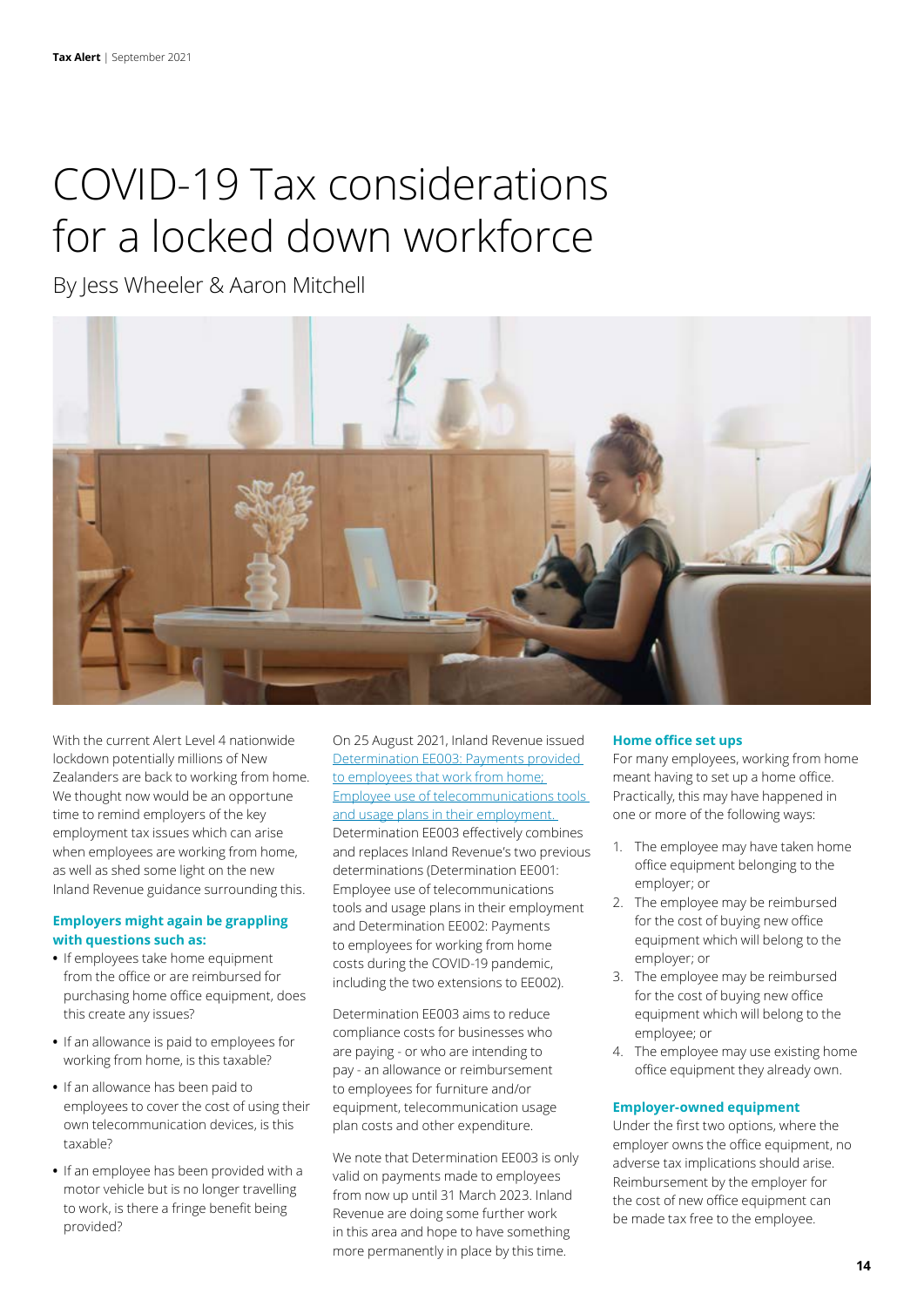GST can be claimed by the employer in the usual way provided a valid tax invoice is provided by the employee. This is because the employee has acted as an agent of the employer in incurring the cost. It is acceptable for the tax invoice to be made out in the employee's name.

The cost to the employer will be deductible up front if the value is under the low value asset threshold, which from 17 March 2021 is \$1,000. Incidental private use of the office equipment by the employee will not be subject to FBT provided the assets are business tools used primarily for work purposes and cost less than \$5,000 including GST.

#### **Employee-owned equipment**

Reimbursement of the cost of new or existing office equipment (including telecommunications equipment) that is owned by the employee is not so straightforward. The tax treatment may vary depending on the level of work versus private use of the assets, the cost of the assets and the date they are/were acquired. Recognising that employers could face significant compliance costs in making such assessments, Determination EE003 provides some safe harbour options for employers. It is important to note that applying Determination EE003 is optional - employers can use other methods to determine the tax-free amount of payments to employees provided they are reasonable and supported with evidence.

The 'safe harbour' option allows employers to treat an amount of up to \$400 paid to an employee for all furniture and/ or equipment costs as exempt income. It is important to note there is an additional \$400 that employers can pay as exempt income to also cover all telecommunications equipment. This essentially gives you a total of \$800 if needed, provided you can show the split between the two.

No evidence is required to be kept regarding the payment, what was purchased or the expected degree of personal use of the equipment. Inland Revenue has also clarified that this is a one off payment and does not refresh on a regular or annual basis, once you have made this payment you cannot treat any future allowance or reimbursement

The 'safe harbour' option allows employers to treat an amount of up to \$400 paid to an employee for all furniture and/or equipment costs as exempt income. It is important to note there is an additional \$400 that employers can pay as exempt income to also cover all telecommunications equipment.

payment for subsequent furniture/ equipment (including telecommunications equipment) made by the employee as exempt income.

Under the 'reimbursement' option, an amount paid by an employer will be either wholly or partially exempt income where it is for new or existing furniture or equipment purchased by the employee, provided it is equal to, or less than, the deduction the employee could have claimed for the depreciation loss on the asset (but for the employment limitation).

How much of this payment is exempt income under the reimbursement option will depend on the extent to which the employee uses the asset as part of their employment. If the asset is used exclusively for employment purposes, reimbursement of up to 100% of the depreciation loss of the asset (or cost if it is a low-value asset) will be exempt income of the employee. If the asset is used principally for employment purposes, only reimbursement of up to 75% of the depreciation loss or cost will be exempt income. Finally, where the asset is not principally used for employment purposes, only reimbursement of up to 25% of the depreciation loss or cost is exempt income.

Where the reimbursement option is selected, employers will need to know the cost of the asset and/or the relevant depreciation rate (depreciation rates

can be found [here\)](https://interact2.ird.govt.nz/forms/depnrates/). They will also need determine the extent to which the asset is used for employment purposes. A written statement such as an email or expense claim from the employee will be sufficient evidence of the level of employment use.

In these scenarios, no GST should be claimed by the employer as the employee has not acted as agent for the employer, even if the employee provides a tax invoice in support of their expense claim.

# **Reimbursing employees for using their own telecommunication devices**

Determination EE003 sets out guidance relating to telecommunication reimbursements paid to employees for using their own devices or usage plans, again you don't need to follow this if you don't want to providing you keep supporting evidence to justify treating the payments you are making as tax free. It is important to note that Determination EE003 applies regardless of whether employees are working from home or not. The Commissioner has noted that although EE003 replaces EE001, the guidance contained in EE001 is still relevant with the only difference being that EE003 now has an end date, which EE001 did not. The starting point is that if the reimbursement only covers the business use of the device, then the payment will be fully exempt. If employee uses their telecommunications device for both business and personal use the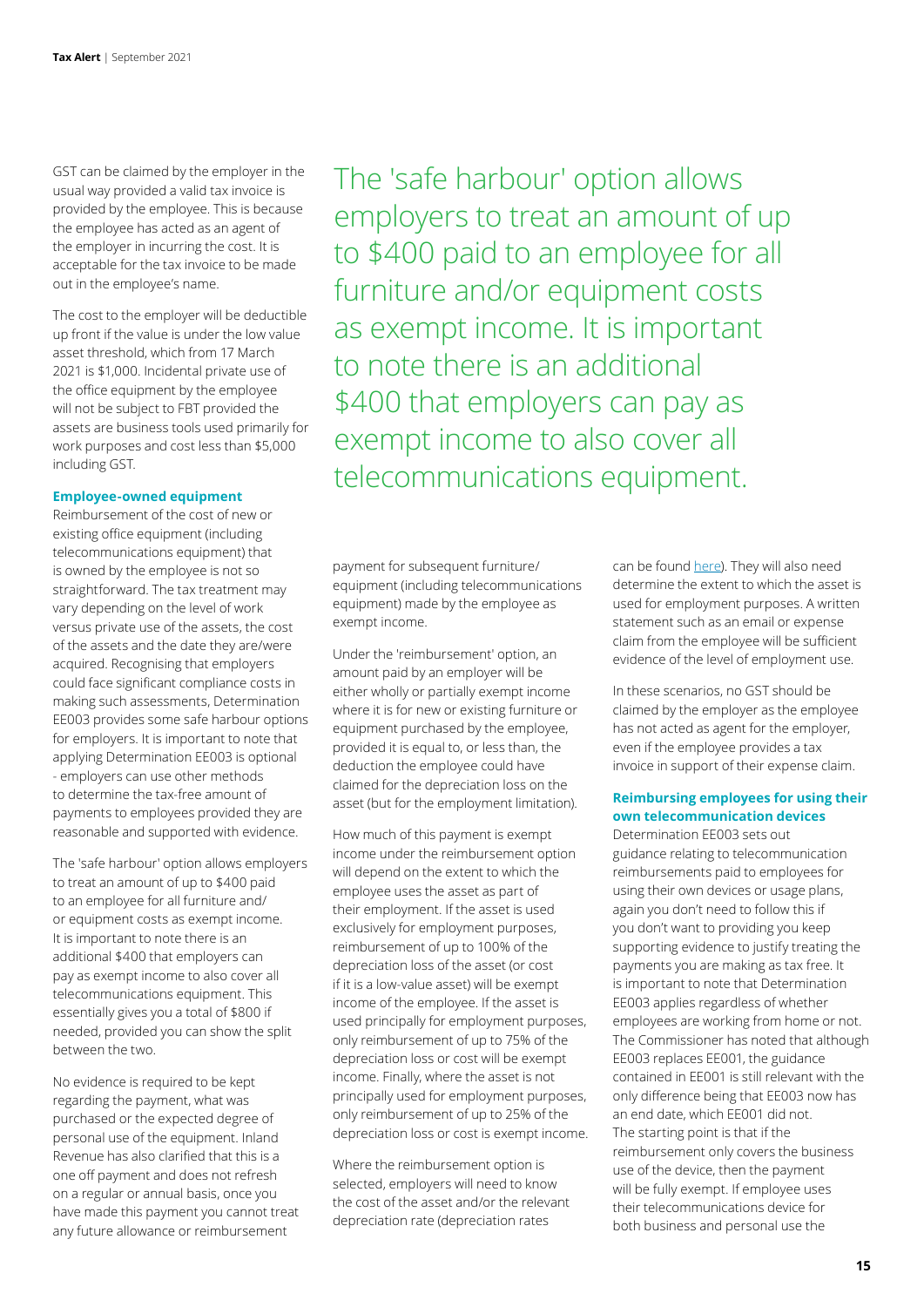![](_page_15_Picture_1.jpeg)

Determination sets out three categories for allocating the reimbursement payments between business and private use:

- **•** The principally busines use category: employers can treat any reimbursement of up to 75% of the amount of the affected employee's total usage plan bill as exempt income of the employee.
- **•** The principally private use category: employers can treat any reimbursement of up to 25% of the amount of the affected employee's total usage plan bill as exempt income of the employee;
- **•** De minimis category: 100% exempt where the amount reimbursed is \$5 a week, noting the Commissioner has clarified this amount includes any amount of depreciation loss on existing depreciable telecommunications assets the employee may use.

Under the first two categories an amount of depreciation loss on existing telecommunications assets can be reimbursed to the employee tax free (see the above guidance for employee owned new assets for either 'safe harbour' or reimbursement options).

The Commissioner allows you to make a reasonable estimate to determine what category of use an employee falls within, noting that businesses need to demonstrate reasonable judgement in determining whether the principal use is for employment and recommend this be based on time spent or signed declarations from employees confirming principal use. Additionally, the Commissioner expects any estimate to be reviewed periodically to check the level of use is consistent. With periodically meaning a review every two years is adequate, unless you have a signed declaration from an employee that telecommunication tools will be principally used for employment purposes, in which case you only need to review if there has been a material change to the employee's circumstances.

As with payments for employee owned equipment, no GST should be claimed by the employer on reimbursements or allowances for telecommunication or other working from costs as the employee has not acted as agent for the employer, even if the employee provides a tax invoice in support of their expense claim.

# **Reimbursing employees or paying an allowance to cover household expenses**

With employees home throughout the day working, it is expected that many will see an increase in their utility bills from running heating and lighting during the day when they would normally be at work. Employees may also experience other additional costs, such as tea and coffee, light snacks & soap and toilet paper that would ordinarily be provided at work. As a result of this employers may look to pay their employees an allowance to assist with the increase in their household expenses while working from home.

Under Determination EE003, an employer can pay its employees up to \$15 per week to cover these expenses, and this will be treated as exempt income. Employers will not be required to collect any evidence as to what the employees use these payments for; albeit an allowance can only be paid tax free if an employee is actually working from home on a more than minor basis (which happens during lockdowns). The payments do not have to be paid weekly, and can instead be made fortnightly or monthly to align with the employees' regular payday (i.e. \$30 per fortnight).

These payments can be combined with payments made under the telecommunications tools and/or usage plan payments outlined above as well. The determination will cease to apply to these reimbursements (other than telecommunication costs) when an employee stops working from home.

# **Fringe Benefit Tax on motor vehicles**

A common question we were asked in the level 4 lockdown last year was what effect the lockdown would have on the FBT payable on motor vehicles provided to employees. Inland Revenue have since confirmed that the normal FBT treatment of motor vehicles will apply during level 4 lockdown periods, i.e. vehicles are still available for private use even though opportunities for the employee to privately use the vehicle are restricted under Level 4 lockdown by the government.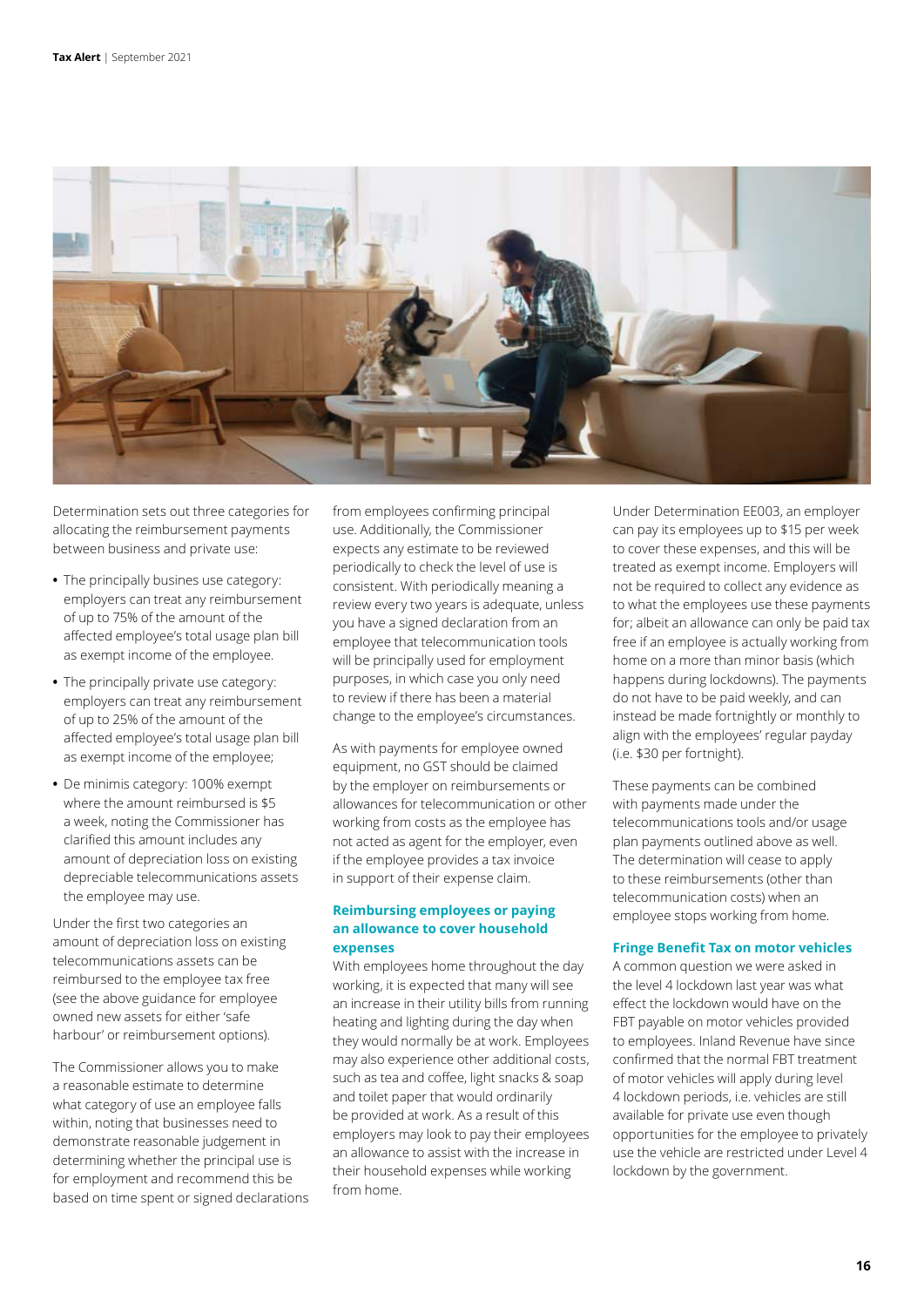Inland Revenue have since confirmed that the normal FBT treatment of motor vehicles will apply during level 4 lockdown periods, i.e. vehicles are still available for private use even though opportunities for the employee to privately use the vehicle are restricted under Level 4 lockdown by the government

For employers, this means that unless you have a specific arrangement with your employees to make the vehicles unavailable for private use during the Level 4 lockdown period (i.e. employers have issued letters restricting private use of motor vehicles during the period, or employers have required company cars to be left onsite for lockdown) FBT will continue to be calculated on the taxable value of motor vehicles as normal. When issuing such letters, employers should also be aware of any employment law matters. i.e. if the employees contract allows them to have a motor vehicle for full private use then there may be issues in trying to restrict its use.

# **Pool vehicles and employees working from home**

For completeness, we also note that Inland Revenue released specific guidance in respect to the treatment of pool vehicles, home as a place of work and other available exemptions. An overview in respect of these positions is below:

- **•** Pool vehicles If the vehicle was 'subject to a genuine private use restriction' during lockdown, no FBT will need to be paid. However, FBT is required to be paid on the day the vehicle was brought home and the day it was returned to work, other than where the employee's home is also a workplace.
- **•** Home as a place of work Given that many people's place of work has been their home during the level four lockdown (and beyond), the Commissioner has stated that she will accept that home to work travel 'such as driving a pool vehicle home before level 4 and returning it when the employee can go back to work' is not subject to FBT. She has stated however that there needs to be a genuine private use restriction in place for this to apply.
- **•** Exemptions An FBT liability may not arise if one of the normal exemptions applies, e.g. emergency calls.

### **FBT tips**

In the current environment it is particularly important for businesses to be considering their tax costs and taking advantage of available exemptions from FBT and considering how their FBT liability is calculated (since the last Level 4 lockdown the default rate of FBT has increased from 49.25% to 63.93%). For example:

- **•** Ensure your employees are claiming all available exempt days for all motor vehicles provided - don't just pay FBT on 90 days every quarter if there was not actually full availability for private use;
- **•** Review your motor vehicle policies; are there any options here to reduce the availability of vehicles for private use?
- **•** Are there any vehicles being provided which could be work related vehicles (and exempt from FBT) but are not currently being treated as such?
- **•** Ensure you are structuring your employees' arrangements correctly to fall within FBT rather than PAYE if there is a possible exemption in the FBT regime which is not replicated for PAYE purposes;
- **•** Consider the application of the de minimis rule (which allows unclassified fringe benefits of up to \$300 per employee per quarter and \$22,500 to all employees over the current and previous three quarters to be exempt from FBT) can you manage your fringe benefits to fall within these rules? Remember that the \$22,500 threshold must be assessed at a group level;
- **•** Are you looking at undertaking an attribution calculation in the 4th Quarter (quarter ended 31 March 2022) which attributes fringe benefits to your employees? If so, FBT can be paid at an alternate rate of 49.25% for Quarters One to Three. While undertaking an FBT attribution calculation in Quarter Four is more time consuming than paying FBT at a flat rate of 63.93%, there are potentially tax savings to be made.

If you are considering paying an allowance or reimbursement to your employees, or have any questions relating to FBT on motor vehicles during lockdown or FBT in general we recommend getting in touch with your usual Deloitte tax advisor.

#### **Contact**

![](_page_16_Picture_18.jpeg)

**Jess Wheeler Director** Tel: +64 3 363 3851 Email: jewheeler@deloitte.co.nz

![](_page_16_Picture_20.jpeg)

**Aaron Mitchell Consultant** Tel: +64 3 741 5920 Email: aamitchell@deloitte.co.nz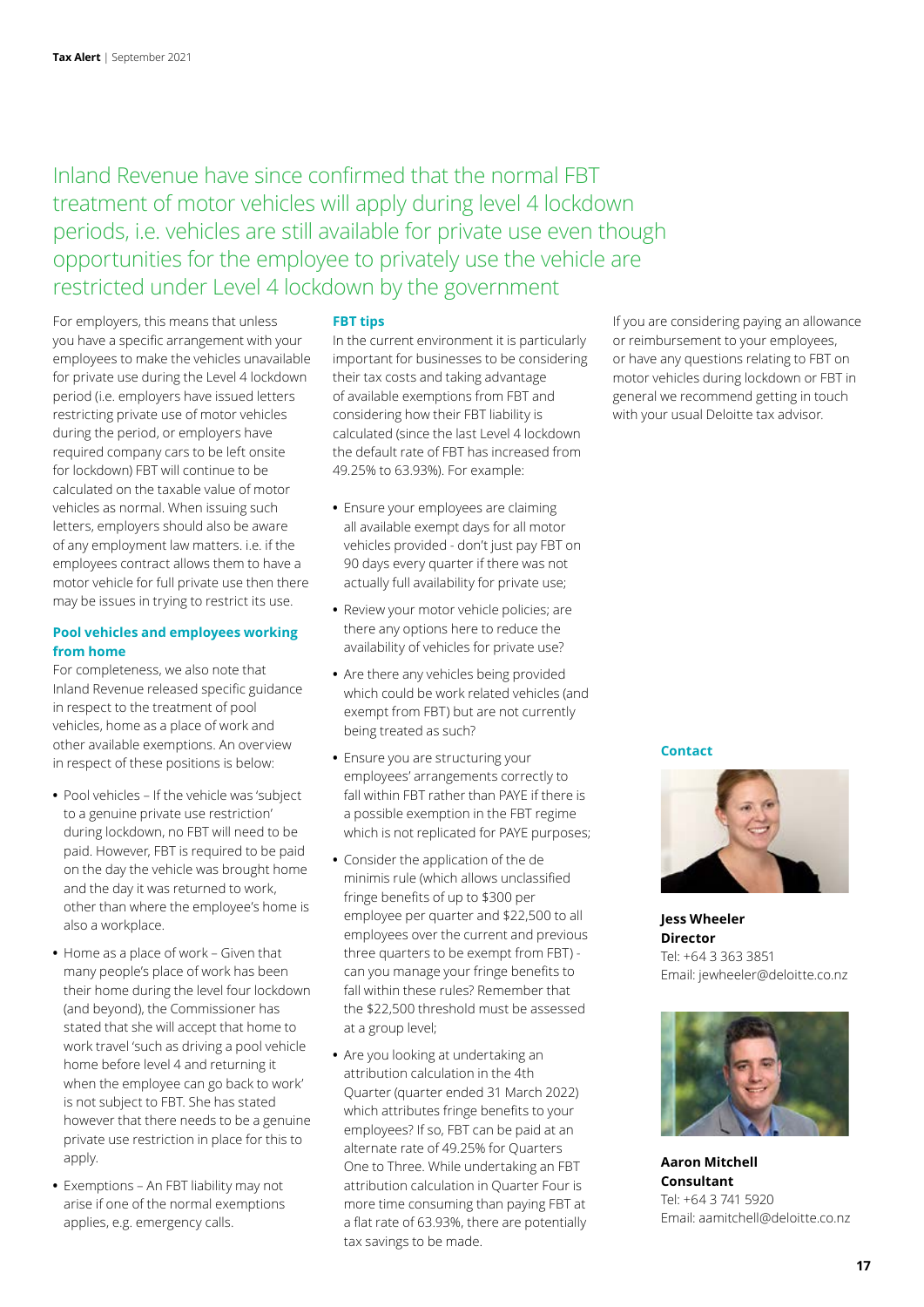# <span id="page-17-0"></span>How confident are you in your transfer pricing?

By Bart de Gouw, Will Dawson and Celia Brownlee

![](_page_17_Picture_3.jpeg)

# **Transfer pricing - a new legislative landscape**

Inland Revenue have high expectations in relation to transfer pricing and evidencing that transactions have been undertaken at arm's length. Even diligent taxpayers could get tripped up by underestimating the level of work or support required. In recent years, we have seen an increasing level of focus from Inland Revenue on taxpayers' cross border related party transactions. Neglecting your business's transfer pricing policies and documentation carries significant risk.

Inland Revenue's powers to investigate and adjust/reassess transfer prices have been enhanced. In addition to the burden of proof now being on the taxpayer to evidence transactions have been undertaken at arm's length, Inland Revenue's powers include:

**•** the ability to request information held anywhere within a "large multinational group" from a New Zealand entity in the group, which can be enforced against the local taxpayer;

- **•** requiring New Zealand taxpayers to provide information held by offshore entities they control, regardless of whether they are part of a large multinational group;
- **•** an extended time bar of 7 years for transfer pricing matters; and
- **•** requesting information or documents for a purpose relating to the development of policy for the improvement or reform of the tax system.

These powers mean a greater ability to scrutinise taxpayers' transfer pricing matters either individually, or at an aggregate level for policy development or targeted enforcement campaigns.

Another significant change to the legislative landscape is the adoption of the OECD Transfers Pricing Guidelines into domestic legislation, meaning a greater focus on economic analysis. For example, applying economic analysis of the cross border related party transactions to price the transactions based on the substance/actual conduct over just the legal form, where these differ.

#### **Governance**

Given the increased scrutiny and focus from Inland Revenue in respect of taxpayers' transfer pricing matters, it is now more important than ever before to demonstrate that cross border associated party transactions are transacted at an arm's length value (as determined by applying one or more of the methods prescribed in New Zealand legislation).

Taxpayers should have in place intercompany agreements that reflect the economic benefits conferred between group entities. The pricing of the transactions should be consistent with what is determined by applying the relevant prescribed method(s) and accounted for appropriately. Implementation should be reviewed regularly to sense check that the policy is resulting in the intended outcome and that the substance of the arrangement still aligns with the legal form. Depending on the characterisation of the transaction, consideration should also be given to other tax consequences, such as withholding tax and indirect taxes. Significant complexity can arise where there is a divergence between the conduct of the parties and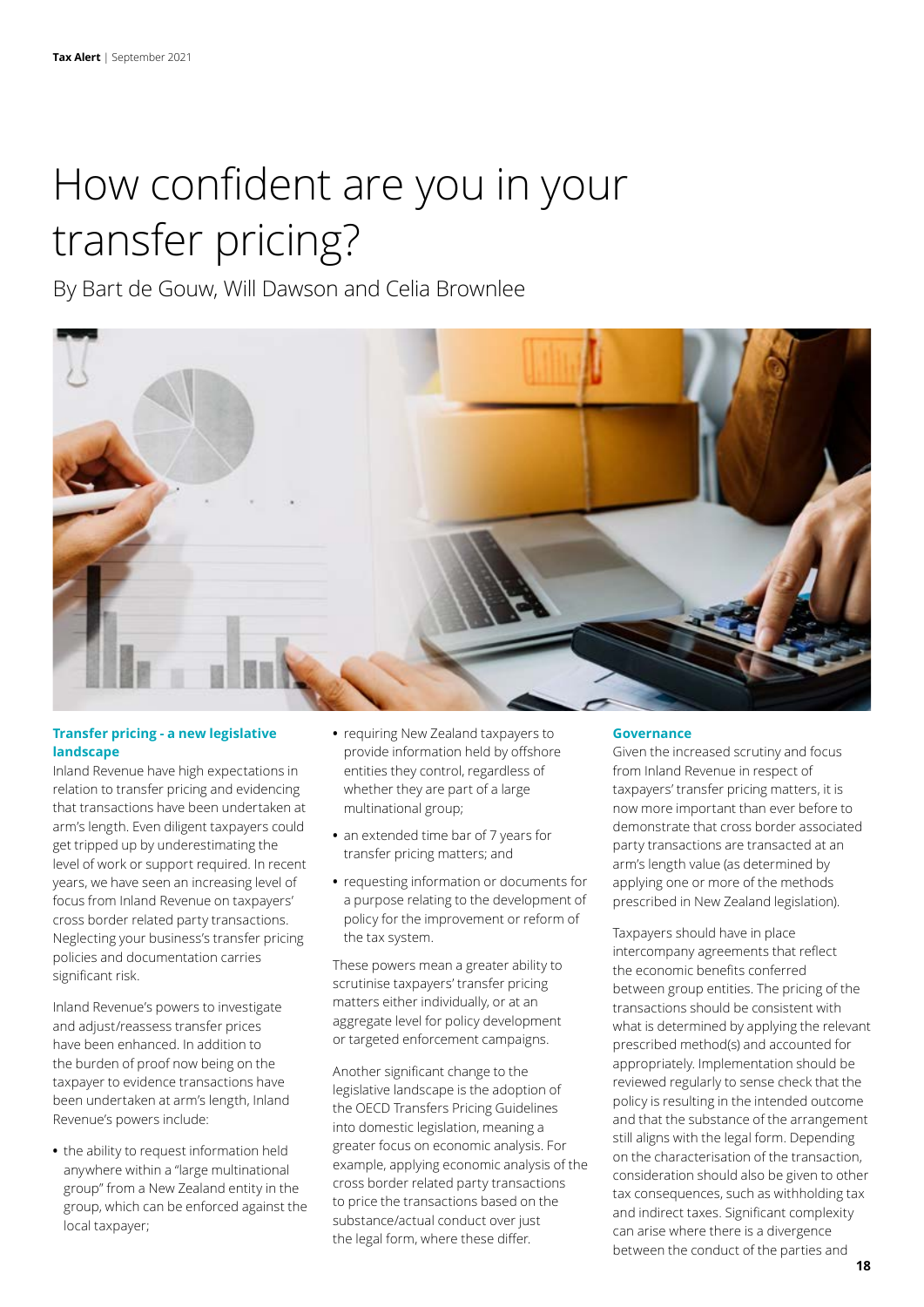the legal form of the arrangement both in pricing the transactions but also in how these are accounted for and the consequential tax impacts.

In addition, documentation should be prepared annually with benchmarking updated regularly (the OECD guidelines state a renewal of benchmarking every three years with an update annually). Any economic or other circumstances that impact upon the transactions or pricing should be identified and addressed in the transfer pricing documentation prepared.

is resulting in the intended outcome and that the substance of the arrangement still aligns with the legal form. Depending on the characterisation of the transaction, consideration should also be given to other tax consequences, such as withholding tax and indirect taxes. Significant complexity can arise where there is a divergence between the conduct of the parties and the legal form of the arrangement both in pricing the transactions but also in how these are accounted for and the consequential tax impacts.

In addition, documentation should be prepared annually with benchmarking updated regularly (the OECD guidelines state a renewal of benchmarking every three years with an update annually). Any economic or other circumstances that impact upon the transactions or pricing should be identified and addressed in the transfer pricing documentation prepared.

consideration should also be given to other tax consequences, such as withholding tax and indirect taxes. Significant complexity can arise where there is a divergence between the conduct of the parties and the legal form of the arrangement both in pricing the transactions but also in how these are accounted for and the consequential tax impacts.

In addition, documentation should be prepared annually with benchmarking updated regularly (the OECD guidelines state a renewal of benchmarking every three years with an update annually). Any economic or other circumstances that impact upon the transactions or pricing

should be identified and addressed in the transfer pricing documentation prepared.

### **Meeting the burden of proof**

While there is no explicit statutory requirement to prepare or file New Zealand transfer pricing documentation, as the burden of proof is on the taxpayer, documentation is (in effect) required. If Inland Revenue challenges a transfer price and documentation has not been prepared, or is inadequate, then the taxpayer will be at a significant risk of being reassessed for increased assessable income and/or loss of deductions being sustained.

Not preparing adequate documentation also exposes taxpayers to loss of penalty protection. This means that a reassessment could lead to tax shortfall penalties in addition to a tax shortfall payable.

#### [Inland Revenue has stated that:](https://www.ird.govt.nz/international-tax/business/transfer-pricing/practice-issues/documentation#:~:text=A%20failure%20to%20prepare%20adequate,over%20lightly%20or%20even%20ignored)

**"A failure to prepare adequate transfer pricing documentation or acceptance of pricing that is clearly inappropriate could result in a 40% shortfall penalty for gross carelessness if apparent problems involving material associated party transactions are simply brushed over lightly or even ignored."**

It is common for New Zealand members of global groups to leverage transfer pricing documentation prepared by their overseas head office. However, care should be taken to ensure that any group policy and documentation will be sufficient for New Zealand tax purposes. The following is a non-exhaustive list of things to consider when leveraging documentation prepared by an overseas head office.

- Does the documentation cover all the relevant New Zealand transactions?
- Do global policies make sense when applied in a New Zealand context and have these been implemented as intended?
- Have the transactions been accurately delineated (i.e. characterised by what they are in substance)?
- Are there arrangements involving the New Zealand entity and third parties that may be used in evidencing an arm's length amount for associated party transactions? Often these would not be considered in group documentation.
- Is your benchmarking current?
- Is your benchmarking appropriate for a New Zealand market (where relevant)?
- Have you explained the impacts of COVID-19 and any resulting transfer pricing adjustments?
- Have New Zealand specific rules been considered? For example, the Restricted Transfer Pricing rules.

If the answer to any of the above is no, further support may be required.

Caution should also be taken when implementing group transfer pricing policies. Taxpayers should consider whether the outcome of the policies is arm's length from a New Zealand perspective in all the circumstances. This should include considering the overall profitability of the New Zealand entity.

#### **Enforcement**

In addition to the legislative changes mentioned above, we note that Inland Revenue has adopted a multinational compliance focus. Inland Revenue are actively seeking to obtain greater transparency over the tax affairs of multinational groups. This includes sending significant multinational enterprises annual questionnaires and using the data from those questionnaires to assess tax risks. Inland Revenue does not publish the threshold criteria for receiving these questionnaires, but it appears to be linked to New Zealand subsidiaries of multinational groups with revenue in excess of NZD 30 million. These questionnaires will assess risk against nine transfer pricing risk areas identified in the [2019 Multinational](https://www.ird.govt.nz/-/media/project/ir/home/documents/international/multinational-enterprises---compliance-focus-documents/compliance-focus---2019.pdf)  [Enterprises Compliance Focus](https://www.ird.govt.nz/-/media/project/ir/home/documents/international/multinational-enterprises---compliance-focus-documents/compliance-focus---2019.pdf) document.

The questionnaires we have seen issued so far are set out in the following table.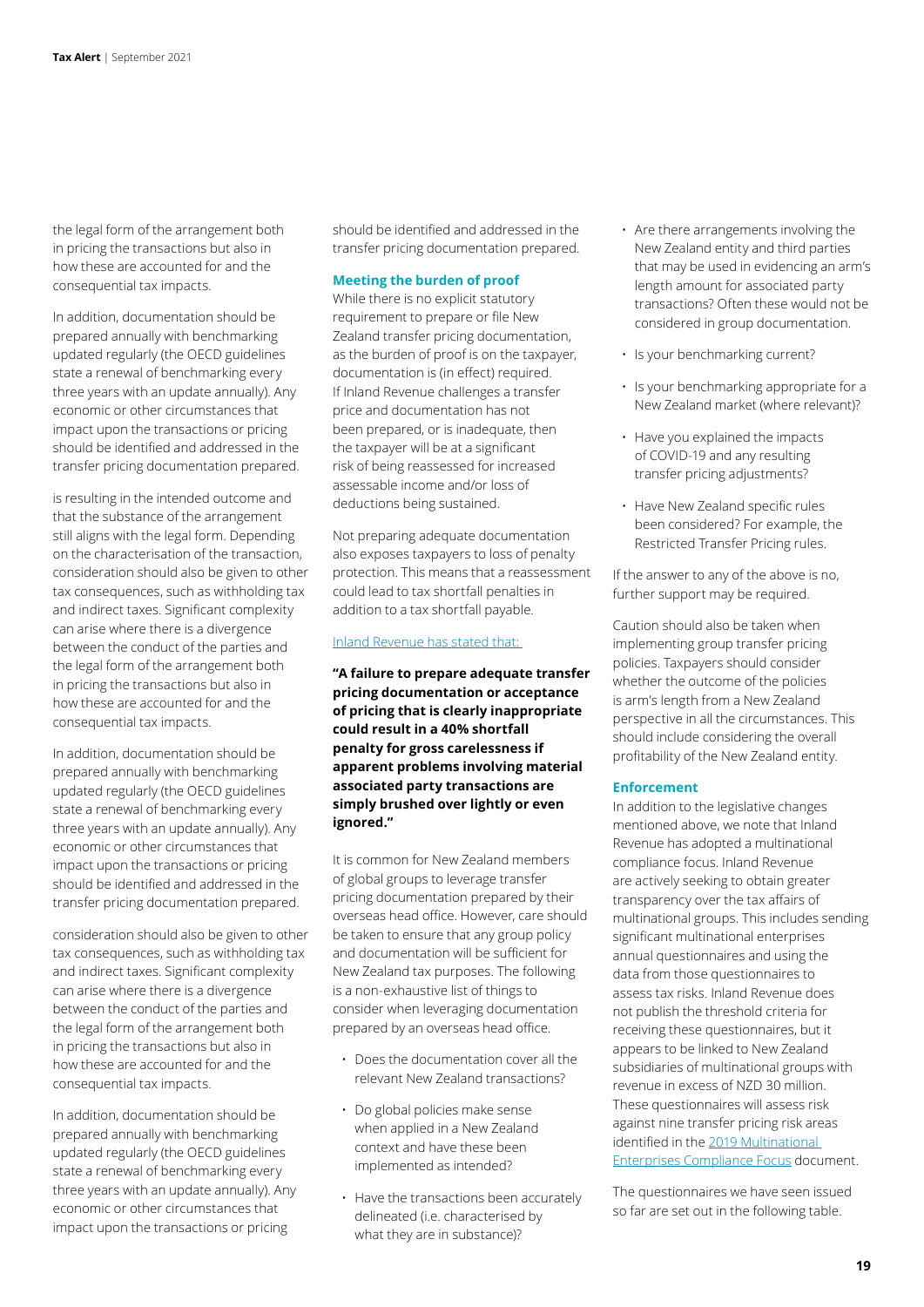| Questionnaire                                      | Comment/focus                                                                                                                                                                                                                                                                                                                                                                                                                                                                                     |  |
|----------------------------------------------------|---------------------------------------------------------------------------------------------------------------------------------------------------------------------------------------------------------------------------------------------------------------------------------------------------------------------------------------------------------------------------------------------------------------------------------------------------------------------------------------------------|--|
| Basic Compliance Package                           | Involves the provision of Group structure, financial<br>statements and tax calculation. This will subject<br>to a closer specialist review compared to the tax<br>return.<br>This is a generalist questionnaire aimed at<br>capturing financial, thin capitalisation and<br>transfer pricing information and feeds into Inland<br>Revenues risk assessments.                                                                                                                                      |  |
| International Questionnaire                        |                                                                                                                                                                                                                                                                                                                                                                                                                                                                                                   |  |
| Loss Makers Questionnaire                          | Focuses on transfer pricing policies of entities in<br>sustained loss positions.                                                                                                                                                                                                                                                                                                                                                                                                                  |  |
| Distributors Questionnaire                         | Focuses on transfer pricing policies of distributor<br>and wholesaler entities.                                                                                                                                                                                                                                                                                                                                                                                                                   |  |
| Financing Questionnaire                            | Focuses on transfer pricing policies in relation to<br>financing transactions in multinational groups.<br>This questionnaire requests both intercompany<br>agreements and transfer pricing documentation<br>that covers the financing transactions.                                                                                                                                                                                                                                               |  |
| Royalties Questionnaire                            | Focuses on transfer pricing policies associated<br>with royalty transactions.                                                                                                                                                                                                                                                                                                                                                                                                                     |  |
| Wage Subsidy and Transfer Pricing<br>Questionnaire | Inland Revenue's expectation is that where the<br>Wage Subsidy was received by a multinational<br>operating in New Zealand, the benefit of that<br>subsidy should generally be retained by that<br>entity. This questionnaire is designed to help<br>understand how the Wage Subsidy has been<br>treated from a transfer pricing perspective. For<br>more information on Wage Subsidies and transfer<br>pricing, please refer to our article in the <b>February</b><br>2021 edition of Tax Alert. |  |

#### **Contact**

![](_page_19_Picture_3.jpeg)

**Bart de Gouw Partner** Tel: +64 9 303 0889 Email: bdegouw@deloitte.co.nz

![](_page_19_Picture_5.jpeg)

**William Dawson Manager** Tel: +64 9 306 4372 Email: wdawson@deloitte.co.nz

![](_page_19_Picture_7.jpeg)

**Celia Brownlea Senior Consultant** Tel: +64 9 303 0706 Email: chrownlee@deloitte.co.nz

#### **Takeaway**

Given the inherit uncertainty in determining an arm's length price it is vital that taxpayers adopt a high level of care to transfer pricing to ensure that tax positions are as protected as possible from challenge. Taxpayers that adopt a light touch approach will be doing themselves a disservice and could receive a large and unexpected tax bill should Inland Revenue come knocking, as well as unexpected costs of a detailed transfer pricing and tax audit.

If you have any questions about your transfer pricing policies and preparation of appropriate supporting documentation, please contact your usual Deloitte tax advisor.

Given the inherit uncertainty in determining an arm's length price it is vital that taxpayers adopt a high level of care to transfer pricing to ensure that tax positions are as protected as possible from challenge.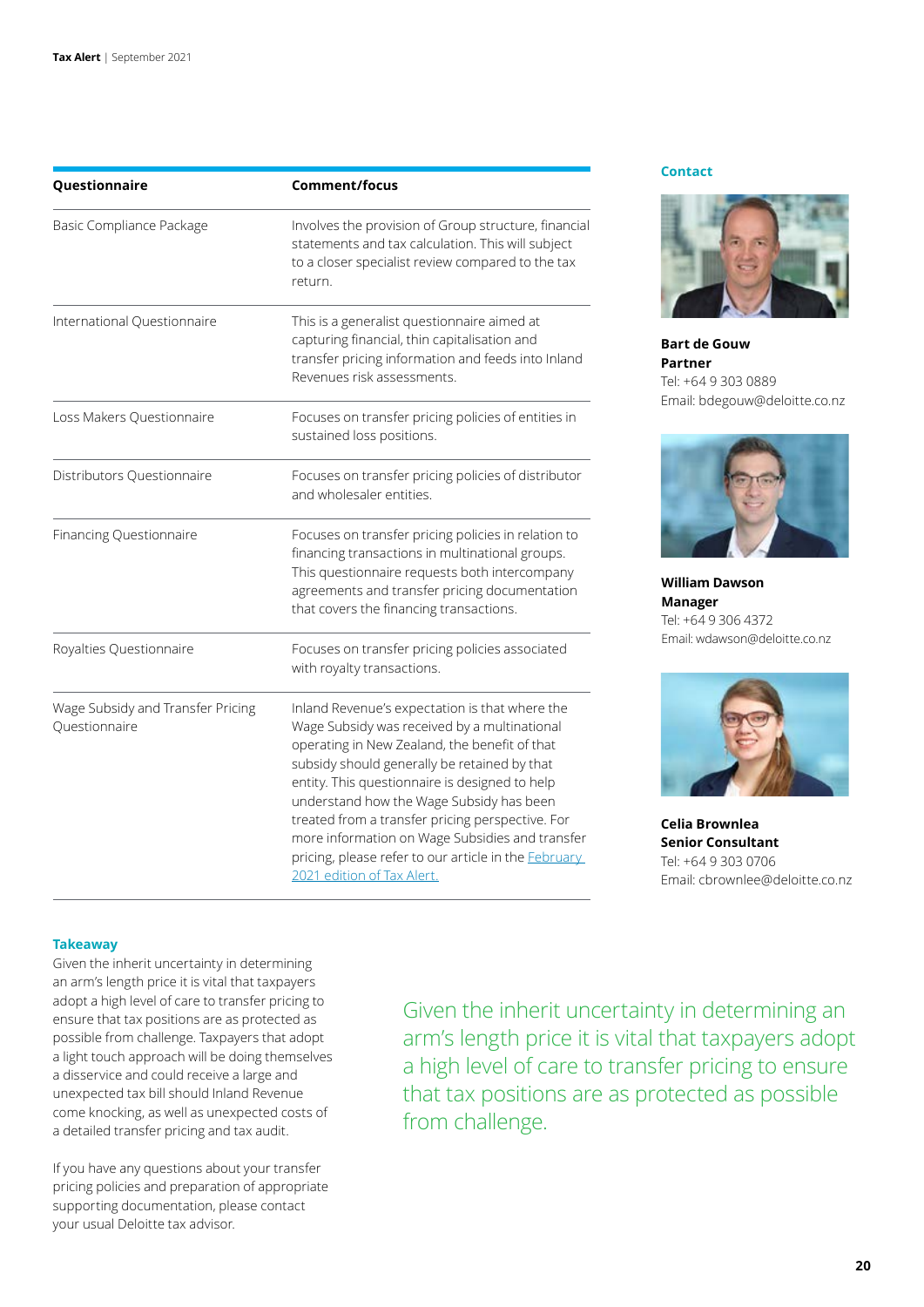# Snapshot of recent developments

![](_page_20_Picture_2.jpeg)

# Tax legislation and policy announcements

# **Consultation on scope of Long Term Insights Briefing**

On 13 August 2021, Inland Revenue released a consultation document - [Tax,](https://taxpolicy.ird.govt.nz/-/media/project/ir/tp/publications/2021/2021-other-scope-ird-ltib-tax-investment-productivity/2021-other-scope-ird-ltib-tax-investment-productivity.pdf?modified=20210813003200&modified=20210813003200)  [investment and productivity](https://taxpolicy.ird.govt.nz/-/media/project/ir/tp/publications/2021/2021-other-scope-ird-ltib-tax-investment-productivity/2021-other-scope-ird-ltib-tax-investment-productivity.pdf?modified=20210813003200&modified=20210813003200), proposing to focus its 2022 Long Term Insights Briefing on tax and its impact on investment and productivity. The aim is to obtain a better understanding of how taxes affect costs of capital (or hurdle rates of return) and the consequent implications for inbound investment, productivity, and economic performance. Public submissions close on 6 September 2021.

# Inland Revenue statements and guidance

# **Inland Revenue's guidance on Clean Car Discount Scheme**

Under the Clean Car Discount Scheme ("the Scheme"), a rebate will be paid to the first registered person of an eligible vehicle from 1 July 2021 until 31 December 2021. If proposed legislation changes become law, from 1 January 2022, the Scheme will be based on vehicle's Co2 emissions. This means that vehicles with zero or low emissions will qualify for a rebate and those with high emissions will incur a fee. This will have tax consequences if businesses receive a rebate or pay a fee under the Scheme, or lease a vehicle that comes under the Scheme. Inland Revenue

has recently released [tax guidance](https://www.ird.govt.nz/topics/clean-car-discount-scheme) on getting the rebate, paying the fee, claiming depreciation, Fringe Benefit Tax, and GST.

# **Calculating a foreign tax credit – draft issued**

On 18 August 2021, Inland Revenue released draft interpretation statement [PUB00370](https://www.taxtechnical.ird.govt.nz/-/media/project/ir/tt/pdfs/consultations/current-consultations/pub00370.pdf?modified=20210818041736&modified=20210818041736): Income tax - foreign tax credits - how to calculate a foreign tax credit. This consultation statement explains how to calculate a foreign tax credit under subpart LJ of the Income Tax Act 2007, outlines relevant compliance obligations, explains in greater detail how to segment foreignsourced income, and illustrates how the foreign tax credit calculation applies in some specific scenarios. Submissions close on 28 September 2021.

# **Excusing estates from filing income tax returns**

On 24 August 2021, Inland Revenue published finalised Operational Statement [OS 21/03](https://www.taxtechnical.ird.govt.nz/-/media/project/ir/tt/pdfs/operational-statements/2021/os-21-03.pdf?modified=20210823213029) - Excusing estates from filing income tax returns. The Commissioner's position has remained unchanged from the draft statement. The Commissioner considers that executors and administrators are able to apply under s 43B of the Tax Administration Act 1994 to be excused from filing income tax returns where they have reached the point in administration of an estate that they are ready to distribute, or have distributed, the property in the estate to be held on trust for beneficiaries. It is also noted that

a legislative change to s 43B that may alter some or all the matters covered in this statement is currently being considered by the Policy and Regulatory Stewardship Unit of Inland Revenue.

# **Apportioning expenditures for motels and hotels**

On 26 August 2021, Inland Revenue released Questions We've Been Asked [QB](https://www.taxtechnical.ird.govt.nz/-/media/project/ir/tt/pdfs/questions-we-ve-been-asked/2021/qb-21-10.pdf?modified=20210826000915)  [21/10](https://www.taxtechnical.ird.govt.nz/-/media/project/ir/tt/pdfs/questions-we-ve-been-asked/2021/qb-21-10.pdf?modified=20210826000915) - If I run a hotel, motel or boarding house and live on site, what expenditure can I claim? The Commissioner's answer remains unchanged from the draft statement and states that if a person has a business of providing accommodation through a hotel, motel, boarding house, or other business premises, and live on-site, any expenses they incur relating solely to the running of their business are fully deductible. However, expenses relating to their private quarters or family life are not deductible as they are private or domestic in nature. If the expenses relate to both their private quarters and their business, they can claim a deduction to the extent that the expenses relate to the running of their business. This requires a person to calculate the portion of these mixed expenses that are attributable to their business.

# **Foreign Exchange Rates**

On 30 August 2021 Inland Revenue released draft determination [PUB00401](https://www.taxtechnical.ird.govt.nz/-/media/project/ir/tt/pdfs/consultations/current-consultations/pub00401.pdf?modified=20210829213426&modified=20210829213426). This draft determination approves sources for foreign exchange rates that may be